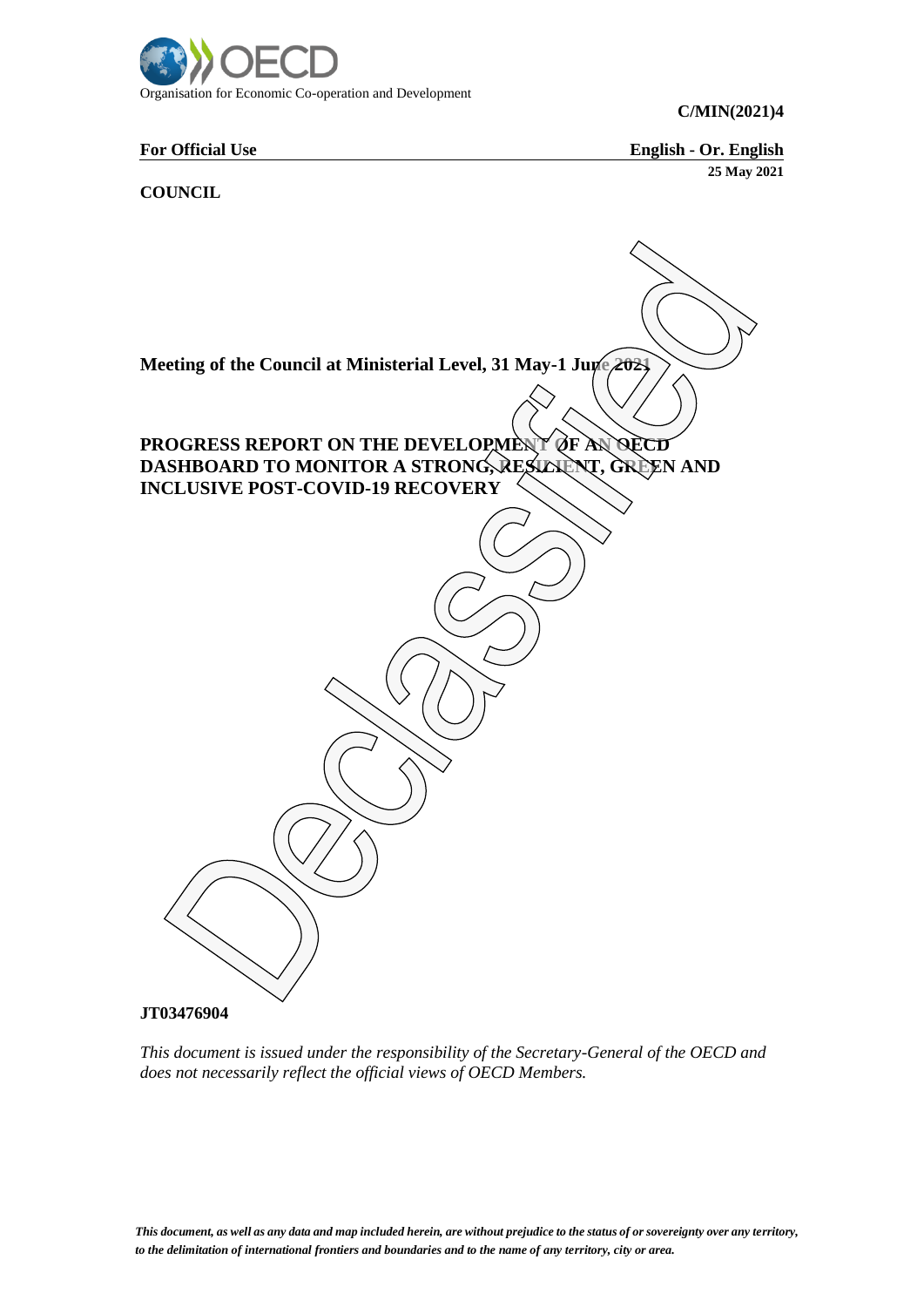1. At the OECD Ministerial Council Meeting "The Path to Recovery: Strong, Resilient, Green and Inclusive", held on 28-29 October 2020, OECD Member countries invited the Secretariat to *"continue efforts, on the basis of Committee reviews, to develop an indicator dashboard that could potentially include both traditional economic factors such as GDP and employment as well as environmental and social dimensions related to sustainability, inclusion and well-being, in line with the Sustainable Development Goals"* [C/MIN(2020)7/FINAL]. Given the statistical input required, the Secretariat asked CSSP to take the lead in this work and suggested the creation of an informal Taskforce on Indicators for a Strong, Inclusive, Green and Resilient Recovery composed primarily of members of national statistical offices. The Taskforce is envisaged to continue supervising the work at least until the delivery of the dashboard in the fall of 2021<sup>1</sup>. Other OECD Committees (i.e. EDRC, ELSAC, EPC, EPOC and HC) also participated in the Task Force on a consultative basis, given the horizontal nature of this work, and since the dashboard may be leveraged through various OECD outputs for assessing the effectiveness of recovery plans.

2. Through this process, the Taskforce has been working to develop a prospective set of indicators to track the dynamics of the recovery, focused on the direction and intensity of change for the recovery dimensions considered. Timeliness as well as high-frequency information are critical requirements. When relevant and feasible, the dashboard will inform about developments beyond the national averages through disaggregated data referring to different population groups, sectors of the economy, and sub-national regions.

3. Building on existing analytical frameworks at the OECD, this progress report scopes the COVID-19 recovery dashboard. The dashboard provides an entry point for understanding the main challenges that governments face in deploying their recovery measures to build back better. To ensure its policy relevance, the dashboard will need to be interpreted alongside existing thematic and sectorial OECD dashboards with a COVID-19 specific sunset clause in mind. Coherently with the 2020 MCM Statement, the set of indicators to monitor the post-COVID-19 recovery is made consistent with the set of SDG indicators to ensure that recovery efforts facilitate the likelihood of achieving the SDGs in the long- run and do not obstruct the progress.

4. This progress report informs the OECD Ministerial Council Meeting May's discussions to support recovery packages deployed by countries

#### **1. Understanding the recovery and countries' efforts to build back better**

#### *The impacts of the COVID-19 pandemic on economies, societies and the environment have affected people's lives more severely than other events in recent memory.*

5. **Foremost, the COVID-19 pandemic has been a health crisis.** By early April 2021, over 130 million infections and nearly three million deaths were reported worldwide. Most OECD countries implemented measures that deliberately restricted economic and social activities in order to limit contacts between people and the spread of the contagion. These measures were combined with transfers to households and businesses to allow them to get through a prolonged slowdown in their income-generating activities, with different degrees of targeting to reach those most exposed to the consequences of the crisis. Meanwhile, the world's environmental challenges remain as pressing as ever, with 2020 marked by extreme weather and climate-related events such as droughts, fires, storms and floods across the globe. While origins of COVID-19 are being investigated, biodiversity loss has been identified as one of channels funnelling the emergence and spread of past infectious diseases (WHO,  $2021_{[1]}$ ).

-

<sup>&</sup>lt;sup>1</sup> The CSSP members from national statistical offices represented on the Taskforce are from Austria, Belgium, Canada, Colombia, France, Hungary, Italy, the Netherlands, Mexico, Poland, Turkey, Spain, the United Kingdom, United States, and Eurostat. The representatives of five policy committees (EDRC, ELSAC, EPC, EPOC and HC) from Canada, Denmark, Luxembourg and Spain also participate in the Taskforce.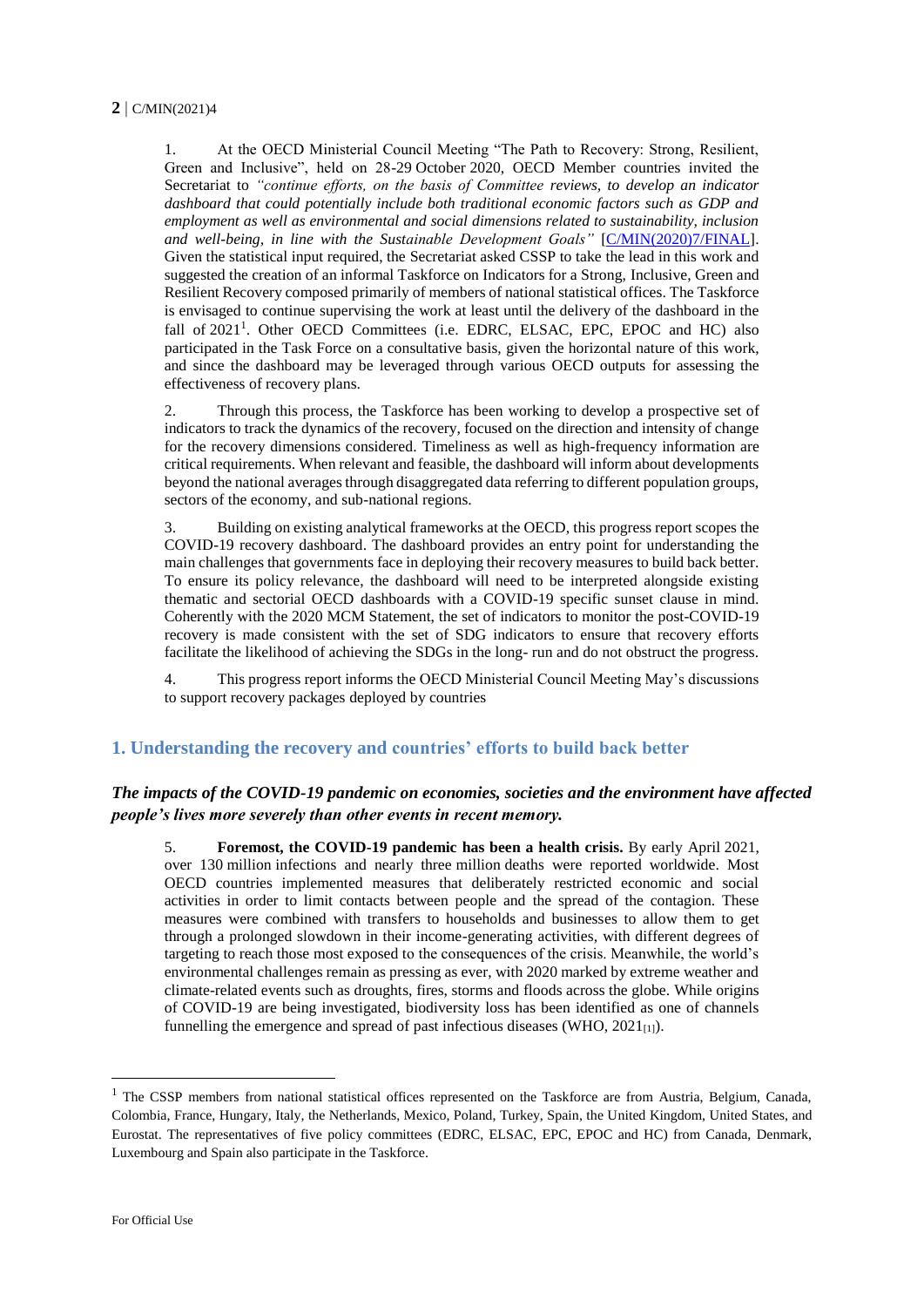6. **The near-term outlook remains uncertain with sizeable risks**. A recent *OECD Interim Economic Outlook* (OECD,  $2021_{[2]}$ ) highlights that faster progress in vaccine deployment in all countries would enable restrictions to be lifted more quickly and enhance confidence and spending. Slow progress in vaccine rollout and the emergence of new virus mutations resistant to existing vaccines would result in a weaker recovery, larger job losses and more business failures.

#### *The strength of the recovery is projected by the OECD Interim Economic Outlook (OECD, 2021[2])) to vary across economies and sectors, depending on the rollout of vaccine deployment, the effectiveness of policy support and structural characteristics, among other factors.*

7. **The economic impact on output growth has been significant in all countries,** contributing to a slowdown of the global economy to 3.4% in 2020. Contingent on the effectiveness of policy support and containment measures, global GDP growth is projected to strengthen to 5.6% in 2021 and 4.0% in 2022 (OECD,  $2021_{[2]}$ ). Although GDP remains around 1% below the pandemic level, the contraction in the last quarter of 2020 was weaker than expected, reflecting the increasing evidence of the efficacy of COVID-19 vaccines and the demand stimulus from COVID-related measures in many economies. However, there are also signs of increasing divergence across countries and sectors, with the output shortfalls affecting less manufacturing sectors and concentrated in contact-intensive service sectors – such as leisure, hospitality, transportation, and retail and wholesale trade, which account for up to one third of employment in most OECD economies.

8. **In the labour market, COVID-19 as well as support measures to firms and workers has affected employment dynamics.** Labour market conditions are recovering slowly, with job retention measures such as short-time work schemes and wage subsidies continuing to help preserve employment (OECD,  $2020_{[3]}$ ). Despite that, almost 10 million more people are unemployed today than before the crisis, while inactivity rates have risen and employment rates have declined in all OECD countries. Total hours worked remain around 5% lower than prior to the pandemic, on average, in the larger OECD economies, with marked differences across sectors. The elevated uncertainty about job prospects points to vulnerabilities ahead, while inactivity affects labour productivity through the loss of current on-the-job knowledge.

9. **The impact of the pandemic has been uneven within economies, shifting the composition of GDP across sectors.** Despite subdued activities in contact-intensive service sectors, global industrial production has strengthened in the first quarter of 2021, while merchandise trade has returned to pre-pandemic levels, helped by increased demand for IT equipment and medical supplies. Consistent with the diverse ability of firms to use innovative technologies and teleworking arrangements, tangible investment- and contact-intensive sectors have been more affected than intangible investment-intensive ones; for example, transportation, hospitality and cross-border travel (OECD, 2020 $_{[4]}$ ).<sup>2</sup> However, the impact of telework on labour productivity is unclear, and is likely to vary across sectors in light of different task requirements  $(OECD, 2020<sub>[5]</sub>).$ 

#### *The crisis has exposed pre-existing inequalities and risks widening gaps across different groups of the population and places.*

The net impact of the COVID-19 crisis on household incomes is less clear-cut, and **differs across economies.** Economic inequalities had widened well before the crisis struck. Prior to the COVID-19 crisis, the income of those in the top 20% of the income distribution was, on average, 5.7 times higher than that of the bottom 20% among OECD countries (in 2017 or latest). The distribution of household wealth is highly concentrated, with the wealthiest 10% of households owning 52% of total household net wealth in OECD countries (in 2017 or latest). Financial insecurity was widespread even before the COVID-19 pandemic. Across OECD

-

<sup>2</sup> Blog: https://oecdecoscope.blog/2020/12/12/the-impact-of-the-covid-19-pandemic-on-sectoral-output/.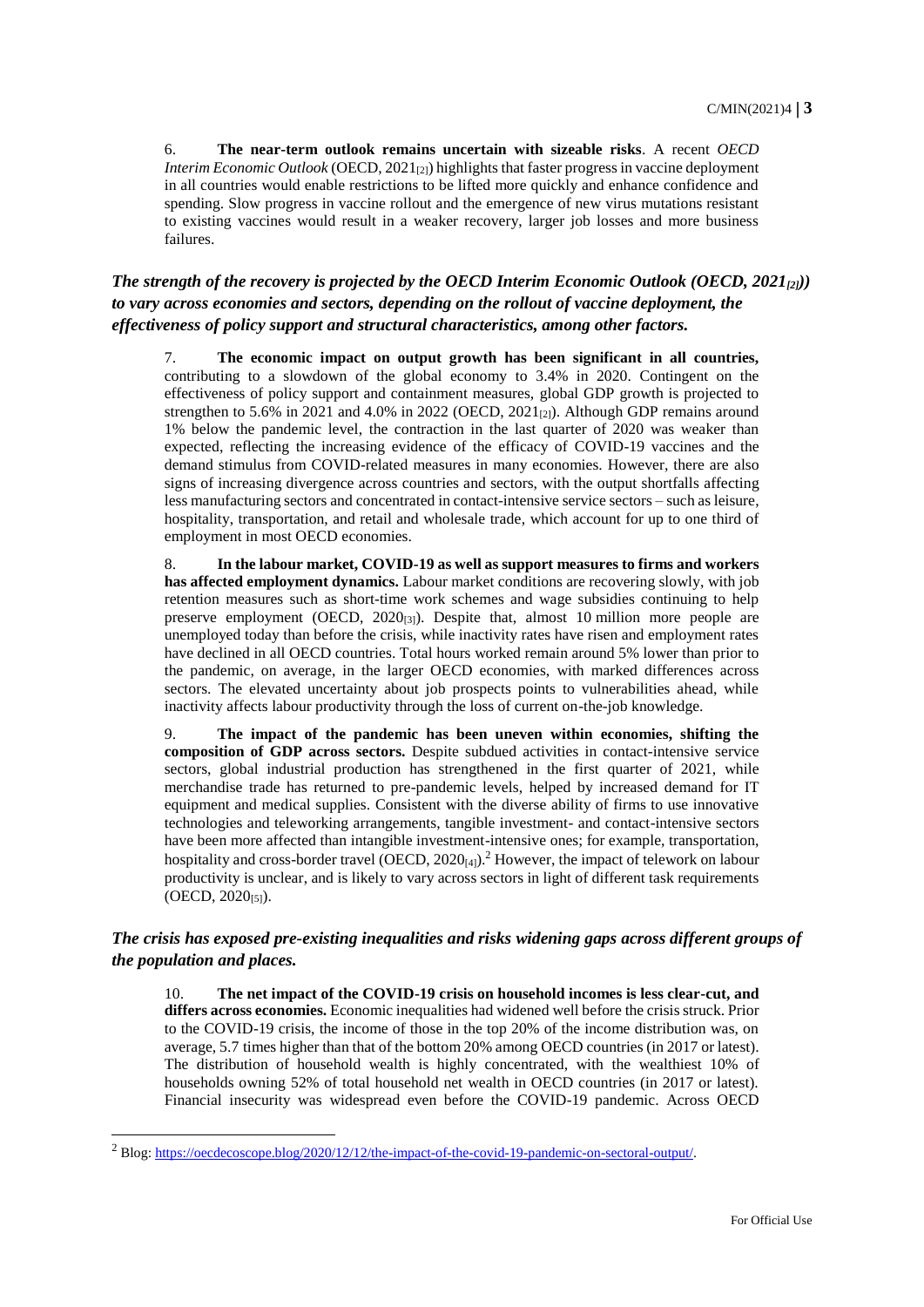countries, more than one in three individuals was financially insecure  $-$  i.e., while they are not poor based on conventional income thresholds, they do not have enough financial assets to keep their family above the poverty line for more than 3 months, should their income suddenly stop (2015 or latest; Balestra and Tonkin (2018 $_{[6]}$ ).

11. **Low-income workers have played a key role in ensuring the continuity of essential services during the pandemic**. Yet, they are more likely to have stopped work following the outbreak. Self-employed, temporary and part-time workers were particularly affected by the crisis, as they account for up to 40% of total employment in the most affected sectors, but also because they often lack the same access to social protection as regular employees.

12. **In many countries, women have been affected more than men.** They experienced greater declines in employment than men at the onset of the crisis (by 8.0% in 2020, compared to 7.4% for men), with the gender gap in unemployment rates widening by a  $\frac{1}{2}$  point from before the crisis: (i.e. 5.2% for women, as compared to 4.6% for men, on average across OECD countries in 2019). Also, women have been more exposed to infections as they account for the majority of the long-term care workforce – just over 90%, on average across OECD countries. Not only do women dominate employment in the care sector, they also provide most unpaid work at home. Across the OECD on average, at just over four hours per day, women spend around 2 hours per day more on unpaid work than men (OECD Labour Force Statistics).

13. **Young people are among the biggest losers from the crisis.** The crisis pushed youth unemployment rates upwards in nearly all OECD countries and the impact has been stronger than for other generations. By the end of 2020, the average OECD unemployment rate reached 13.1% for 15-to-29 year olds; modestly improving from the 18.9% recorded in the first quarter of 2020 (OECD Youth Action Plan, 2021). While around 85% of young people complete upper secondary education in OECD countries, on average, the prospects of finding a job are increasingly bleak for new graduates. Young people, including students, are also 35% more likely to live in an income-poor household. While the mental health impact of the COVID-19 crisis has been significant for many people, young people report consistently higher levels of mental distress than other age groups.

14. **The impact of the COVID-19 crisis is also skewed across regions.** The magnitude of the health impact in the form of COVID-19 mortalities has differed substantially between the hardest- and least-affected regions in most OECD countries (differences between regions amount to more than 100 fatalities per 100 000 people in France, Italy, Mexico, Spain, the United Kingdom and the United States). Economic and social implications, too, have been widely different across regions. Mortality rates have been twice as large in municipalities in the first quartile of the national income distribution than in municipalities in the highest quartile (for example, in France), also reflecting differences in housing conditions and occupational exposure. Regional disparities are also stark when looking at the share of jobs potentially at risk as a result of confinement measures, ranging from less than 15% to more than 35% across 314 regions in OECD countries (OECD, 2020<sub>[7]</sub>).

#### *Making economies greener after the crisis would entail monitoring and addressing key environmental challenges including climate change, air and water pollution, inefficient use of natural resources, and biodiversity loss.*

15. **Global CO2 emissions** are expected to decline overall by 8% in 2020, reverting to levels last observed 10 years ago. However, this one-off decline in emissions will not have any longterm impact on the CO<sup>2</sup> concentrationsin the atmosphere, which continues to climb rapidly. This will continue to be the case unless structural changes lead to emissions staying consistently below pre-pandemic levels.

16. **Air pollution** declined temporarily as industrial activity, ground transport and air travel were heavily curtailed for several months, but a number of countries have since reported a rapid return to high levels of air pollution. The pandemic highlighted the important link between air pollution and mortality from COVID-19, with higher levels of indoor and outdoor air pollution exacerbating the health impacts of the pandemic.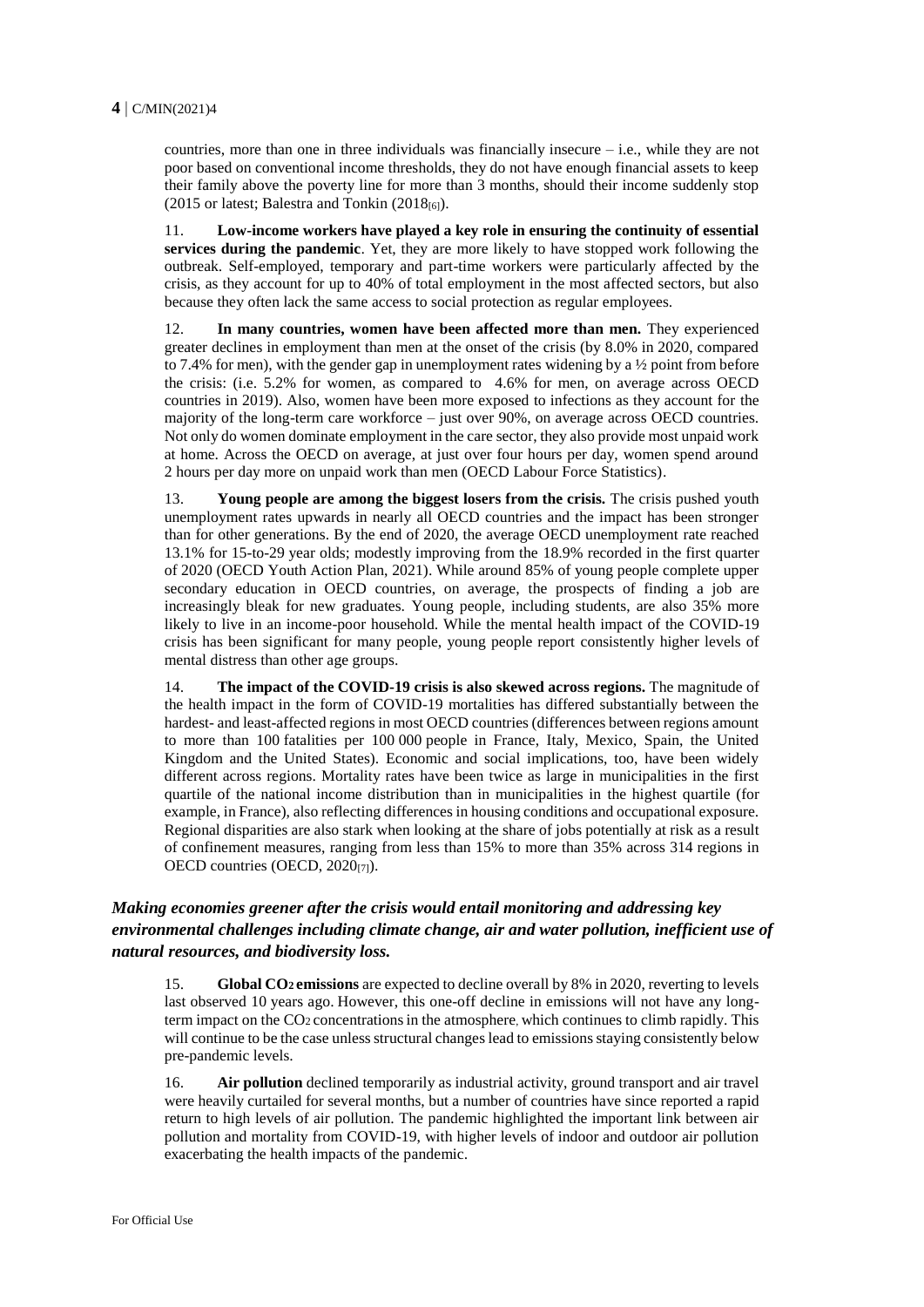17. The reduction in economic activity led to an improvement in **water quality** in a number of waterways and coastal zones, with a number of OECD countries and regions reporting reduced concentrations of suspended particulate matter and other water pollutants. However, this will be a temporary phenomenon as water pollution is expected to increase once economic activity recovers.

18. **Resource use and waste management** challenges have increased significantly as a result of the pandemic as governments deal with major increases in medical waste (due mostly to disposable personal protective equipment), increased demand for single-use plastics (for groceries, food delivery, health care and e-commerce packaging), reduced recycling capacity and a collapse of the market price for recycled plastics.

19. The pandemic has highlighted the **significance of human interference with biodiversity** in helping to create the conditions for pathogens to leap from animals to humans. Deforestation, habitat degradation and fragmentation, agriculture intensification, wildlife trade and climate change have all played a role in zoonotic diseases, including COVID-19. Current negative trends in biodiversity and ecosystems will also undermine progress towards about 80% (35 out of 44) of the SDG targets related to poverty, hunger, health, water, cities, climate, oceans and land.

#### *The COVID-19 crisis provides an opportunity to build back better and strengthen systemic resilience to cope with future shocks*

20. **"Building back better" heightens the need to monitor and assess the quality of the recovery from both multidimensional and distributional perspectives.** In particular, this concerns all aspects of the digital transformation following the surge in teleworking, distance learning and e-commerce; as well as the growing urgency of strengthening the inclusiveness of society and keeping climate change and other environmental challenges in check.

21. **Digitalisation** is affecting economies and societies in complex and interrelated ways. Countries are stepping up their efforts to increase connectivity, making it reliable, fast and accessible for various groups of population. In the past eight years, the share of high-speed fibre in all fixed broadband subscriptions across OECD countries has more than doubled, rising to at least 50% in nine OECD countries (*OECD Digital Economy Outlook*, 2020). Among businesses, the access gap between large and small firms narrowed across the OECD, with 93% of all enterprises having a broadband connection in 2019. The average mobile data usage per subscription in the OECD quadrupled in four years, and is likely to accelerate further (*OECD Digital Economy Outlook,* 2020). However, with greater use of big data and better internet access, new challenges in terms of privacy, security and effective use call for appropriate policy responses. In 2019, over 80% of OECD countries reported AI and big data analytics as the biggest challenges to privacy and personal data protection, followed closely by the IoT and biometrics (*OECD Digital Economy Outlook*, 2020).

22. **The effectiveness of infrastructure spending** is under scrutiny to ensure that resilient infrastructure systems are assessed in a holistic way, rather than in terms of individual infrastructure assets or projects. The recovery is an opportunity to promote **sustainable infrastructure** by ensuring that the significant resources focused on infrastructure as part of stimulus packages and investment programmes are aligned with longer-term goals on climate, biodiversity and resource efficiency, while phasing out fossil fuel subsidies and the environmentally harmful support measures. In the COVID-19 context, the attention to business non-financial ESG risks has become increasingly important in leveraging capital from private sources.

23. **Government support to firms through grants, credits or loan guarantees has been crucial also to limit crisis-related insolvencies**, which could potentially affect otherwise viable firms, and to lessen the risk of debt-overhang, which could otherwise slow down the speed of recovery. In this context, it is also relevant to monitor the developments in public debt and, whenever possible, the extent to which firms have depleted their equity buffers and increased the leverage ratios to cope with the crisis and raise new financing to fund investments.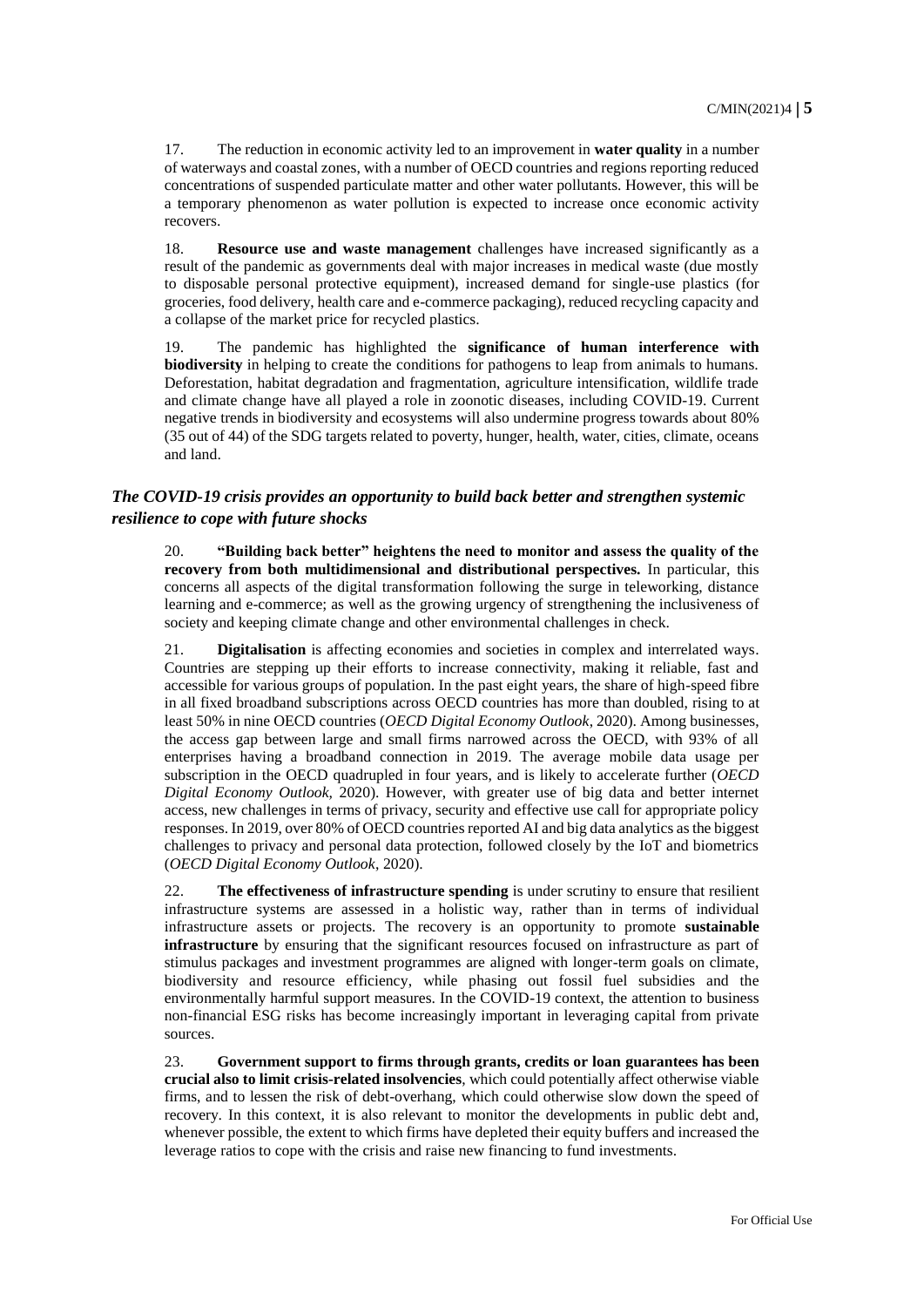24. **Statistical infrastructure is key to ensure trust in public policy**, particularly when providing relevant, timely and disaggregated information on the parts of the economy, the environment and people most affected by the crisis. It can help to strengthen confidence in governments' ability to respond to the crisis. This concerns a broad range of issues from household income and social expenditures to business opportunities and balance sheet problems; as well as on the skilling opportunities and learning prospects to adapt to new information systems. Adequate statistical information would further support a policy dialogue among governments that face the common structural challenge to reorient economies and reallocate resources to build back better.

#### **2. Measuring the post-COVID-19 recovery**

#### *2.1 Main principles*

25. The COVID-19 recovery dashboard will serve as a reference for countries when assessing progress in their efforts to build back better in the aftermath of the pandemic and strengthen systematic resilience by taking into account economic performance, social inclusion and environmental sustainability through a broad well-being lens. The dashboard extends beyond the economic aspects of the COVID-19 recovery, as requested by Ministers at the MCM 2020.

- 26. The Taskforce has agreed on the following principles:
	- **Structure of the dashboard:** The dashboard will monitor four aspects of the ongoing crisis and recovery (i.e. strong, inclusive, green and resilient). The first domain ("strong") focuses on the strength and spread of economic activity, looking at GDP growth, household income, employment, health risks and business dynamics. The second domain ("inclusive") focuses on how crisis has affected the income and jobs of the most vulnerable, and whether the efforts to build back better are focusing on ensuring that economies and societies can become more equal; informed by the OECD Inclusive Growth and Well-being frameworks. This dimension concerns non-material aspects of well-being, such as financial insecurity and gender gap in labour underutilisation. The third domain ("green") focuses on progress towards achieving a people-centred green transition, by focusing on climate change, renewable energy, circular economy, biodiversity and environmental quality of life; informed by the OECD Green Growth framework and related work. The fourth domain ("resilient") focuses on the factors that could have helped countries to better withstand the crisis as well as to prepare for the future crises. It takes a forward-looking perspective on building back better as it considers the capacity *to absorb* the shocks like COVID-19, the ability *to adapt* to new circumstances, and the agility *to transform* structurally with investment in different types of capitals, while taking measures of digitalisation, innovation and fiscal sustainability into account.
	- **Number of indicators**: Deciding upon the optimal number of indicators, the Taskforce has highlighted the tension between relevance and parsimony. Recovery efforts are complex, multidimensional and need to encompass a number of aspects – this justifies a large number of indicators. At the same time, policy decisions need to be focused and informed by a limited number of priorities. To balance these considerations the Taskforce recommends to include up to 5 indicators per dimension. The Taskforce recognised that additional indicators may be added to provide additional context and/or to dissect issues in more detail. Similarly, going forward, the dashboard could be enriched by additional sectorial and spatial information (e.g. digitalisation) as needed and to meet country-specific needs and circumstances.
	- **Timeframe and life-cycle of the dashboard**: The Taskforce highlighted the importance of considering a COVID-19 specific sunset clause for this dashboard. It also welcomed further efforts to focus on the short-term horizon of the recovery while capturing the connection between short-term and structural dimensions of recovery, in consideration of country-specific dynamics in building back better and strengthening the preparedness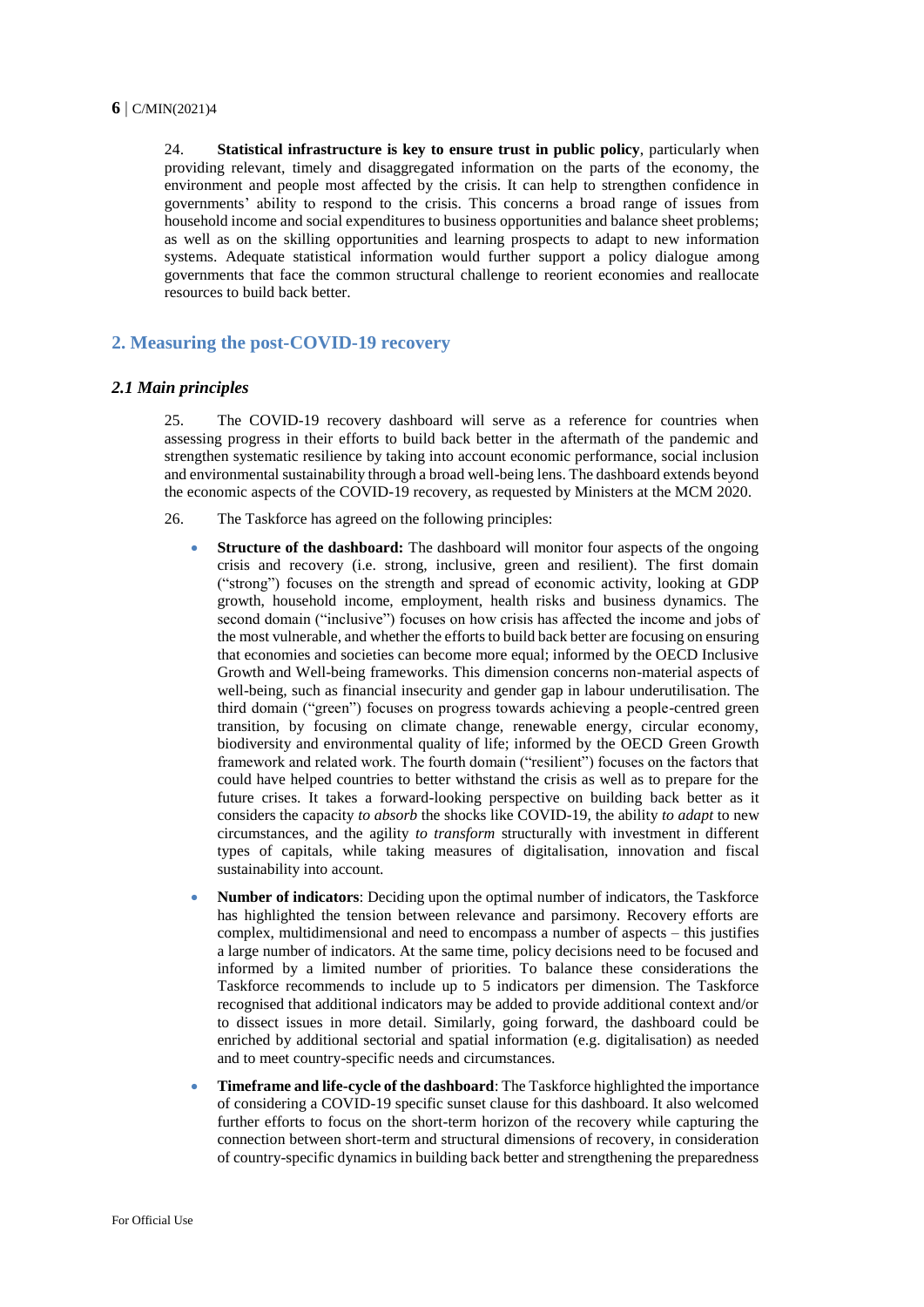for the future crises. It is therefore expected to include both short-term and mediumterm indicators, illustrative of the challenges that policy-makers are and will be facing in course of the next five to eight years. While some flexibility on the lifespan of the dashboard should be maintained, the Task Force envisions the dashboard as associated with this specific post-COVID-19 recovery and thus should include some parameters for sun-setting the initiative.

- Link with policy: The Taskforce recognised that the dashboard has mainly a statistical purpose, aiming at monitoring countries' situation in the wake of the pandemic. However, the Taskforce has chosen indicators that are policy relevant, as they measure outcomes that can be shaped by policies and that are particularly salient in the COVIDrelated policy debate. The Taskforce also discussed the issue of the possible policy tradeoffs to be considered along all the dashboard dimensions. The Taskforce did not find a conclusive position on this issue and suggested to bring this question to the attention of the policy committees. The Taskforce noted that strategic recovery plans are being envisaged in such a way as to achieve a balanced economic recovery across sectors, workers and places, while also seeking to build resilience in the economic, social and environmental systems. In this context, public and private investment plans should be designed to maximise returns across these three dimensions, while taking in consideration distributional issues.
- **Interpretation and analysis of results:** The Taskforce underscored the importance of putting the dashboard findings in the broader context of the trends that predate the pandemics and that have been to some extent impacted by COVID-19 and policy responses. Considerations around the starting conditions of countries when the pandemic hit and underlying structural transformations will be key in this respect. The analysis of the evolution of the selected indicators will have to disentangle temporary phenomena from medium or long-term ones. In addition, some countries highlighted the importance of interpreting the subjective indicators included in the dashboard with caution, especially when making comparisons across countries and/or drawing policy insights from those.
- **Relative importance of dimensions, aggregation and ranking:** the Taskforce did not express any views on the relative importance of the dimensions of the dashboard. It considers that users will have to apply their own weights and preferences to identify policy priorities among the various issues illustrated by the dashboard. Concerning aggregation, the dashboard will offer information in the form of a scoreboard, without aggregating indicators and dimensions into a composite index. No aggregate scores or ranking will be established.
- **Value added of the dashboard**: The recovery dashboard leverages existing analytical frameworks and policy approaches at the OECD. An inventory of available data and indicators in OECD and beyond has been conducted to map the in-house data resources in order to inform the production of this dashboard in consultation with the Taskforce. Thus far, no other dashboard of indicators is available to focus on four inter-related dimensions of the recovery - strong, resilient, inclusive and green. The dashboard will represent one of the first attempts to monitor trends in the quality of recovery along these dimensions, as well as capturing the intersections as the work evolves. The dashboard operationalises the concept of resilience in broad terms; building on more narrowlydefined concepts of resilience in earlier OECD work (e.g. on strengthening *economic resilience<sup>3</sup>* ). In this context, the recovery dashboard looks at the notion of resilience from a perspective of the recovery and reconstruction, by looking at the capacity to absorb the shock, to minimise its impacts, to adapt to new circumstances, and to transform structurally our economies and societies. In order to facilitate further policy use and analyses of the crisis management, the dashboard's governance process involves several

-

<sup>&</sup>lt;sup>3</sup> OECD project on Economic Resilience: https://www.oecd.org/economy/growth/economic-resilience.htm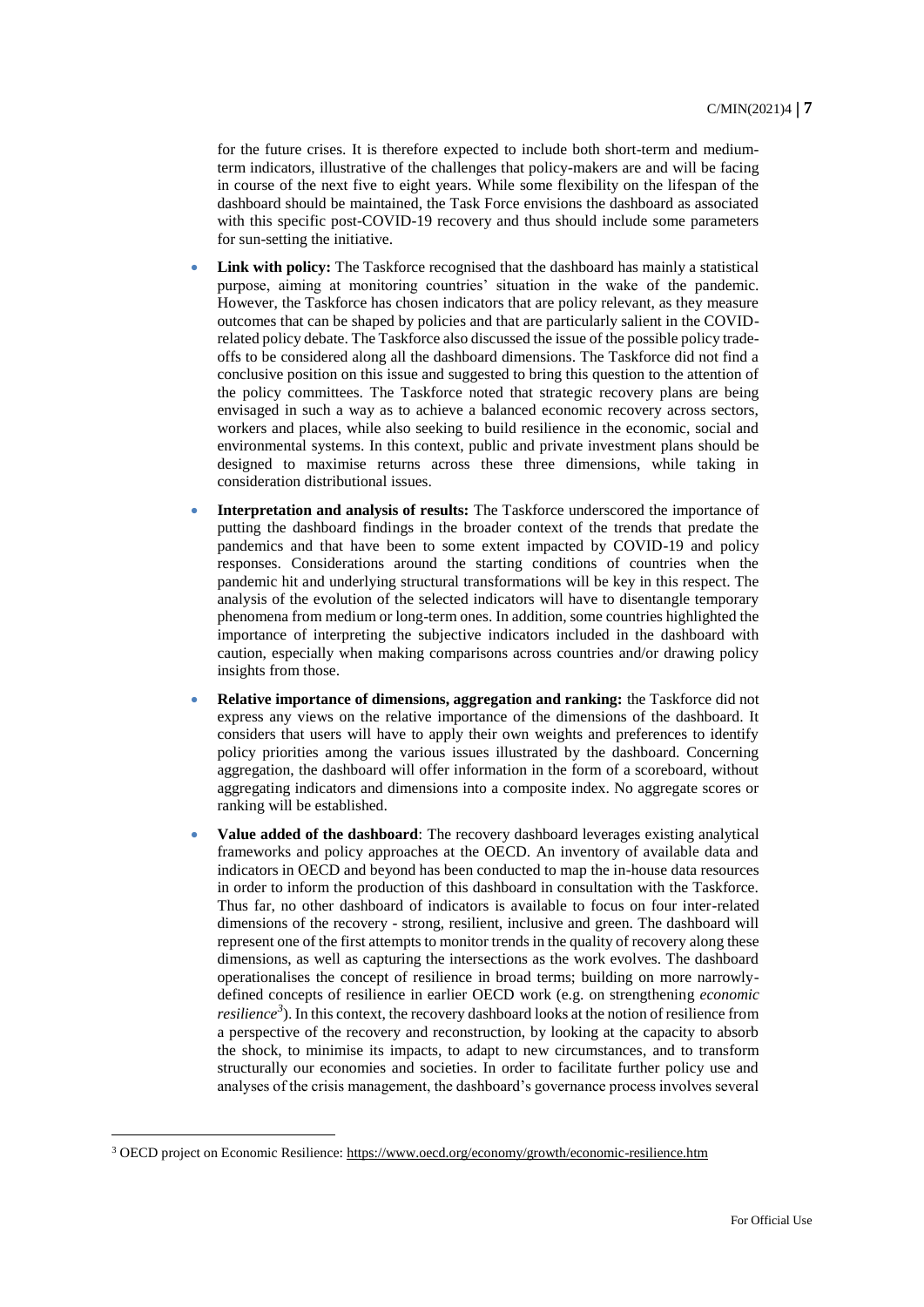policy committees to ensure the whole-of-government approach that mirrors governments' decisional process in establishing recovery plans.

- **Usage of the dashboard:** The taskforce recommended that the dashboard is reported on twice a year, in connection with the Global Strategy Group and Ministerial Council Meetings. These updates may be shared with Ministers and provide the broad context against which policy discussions are held. In addition, policy committees may decide to further develop the analysis of the dashboard indicators and to unpack them through specific applications and processes (e.g. including the dashboard in future versions of Economic and Employment Outlooks; Economic Surveys, etc.). Additional countryspecific analysis may be conducted upon countries' requests and in the context of policy committees' work, and taking a multi-faceted approach to crisis management.
- **Disaggregation for relevant geographies, sectors and population groups:** Countries highlighted the need to break down indicators by a number of criteria in order to fully assess the spatial, sectorial and distributional aspects of the recovery. While a balance will have to be found between granularity and parsimony, the dashboard will attempt at including relevant disaggregated indicators – particularly by gender (see also below). Building on the existing OECD frameworks and data (see Box 1), the dashboard aims to integrate, as much as possible, timely high-frequency information at detailed levels of aggregation. In this respect, the Taskforce is exchanging views on the relevance of indicators and data availability during the COVID-19 pandemic, and advising on new efforts to address pertinent data and measurement gaps.

#### **Box 1. Building on the existing OECD frameworks and data**

Developed under the leadership of CSSP, EDRC, ELSAC, EPC, EPOC, HC and other Committees over the last decade(s), a number of existing OECD frameworks inform the development of the dashboard; for example, these include:

- The standard set of **OECD cyclical indicators** used in flagship economic or statistical publications.
- The **OECD's Well-being Framework**, the international reference for measuring the key aspects of life that shape people's well-being, which differentiates between people's current well-being and the resources and assets that sustain well-being over time and across generations.
- The **OECD's Inclusive Growth Dashboard**, which provides insights into inequalities and opportunities along four axes: participation in labour markets, productivity growth, business dynamism and responsive governance.
- The **OECD Green Growth Indicators**, which informs about the economy-environment interactions using data stemming from, amongst others, the System of Environmental-Economic Accounting (SEEA).
- The **OECD Jobs Strategy Dashboard**, which provides indicators related to job quantity and quality, the future of work and labour market performance.
- The **OECD Going for Growth** publication, which may help connect the selected indicators for recovery to their structural policy drivers.
- The **OECD Going Digital Initiative**, which may inform the measurement of the digital transformation of productive systems as well as of digital opportunities for various groups of the population.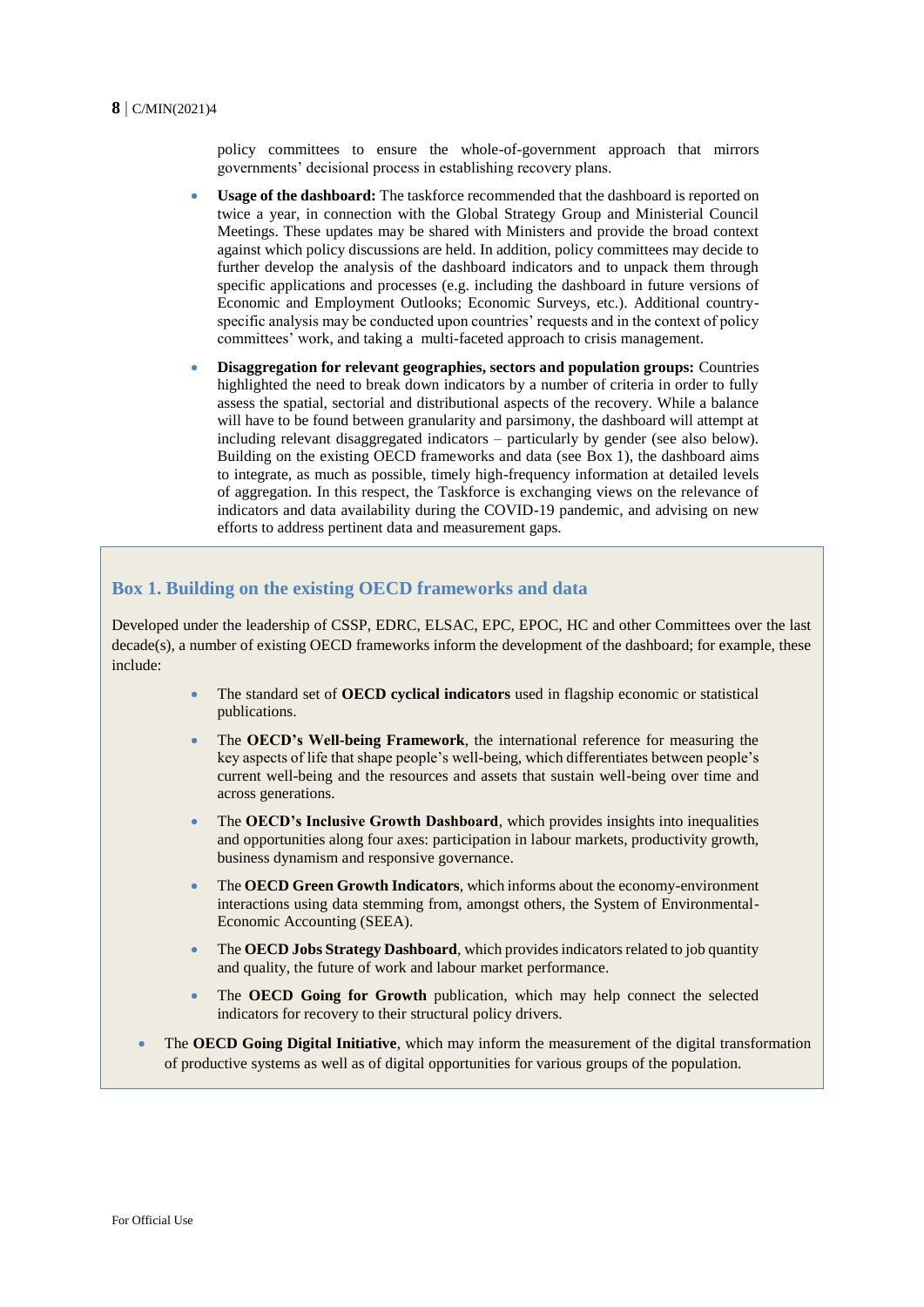#### *2.2 Data and measurement limitations*

27. Adequately measuring the impact of the COVID-19 pandemic requires going beyond GDP to understand the distributional and sustainability implications of the crisis and of recovery efforts. Not all indicators that are of conceptual importance to the recovery are readily available in a harmonised and timely fashion across OECD countries.

- 28. In particular, the statistical challenges concern:
	- **The limited availability of high-frequency and timely indicators** underscores the urgency of piloting novel "nowcasting" tools to generate more timely estimates for indicators where recent data are not available. Some of the distributional and environmental indicators in the dashboard come with a considerable lag and may not provide policy makers with timely information that is essential for decision-making (that is, for highly volatile outcomes over time, like COVID-related excess mortality rates). The lack of up-to-date indicators in these areas, notably on the distributional side, may warrant the use of proxy measures and illustrative examples based on "non-standard data" to gauge recent, and even real-time, developments. For example, recent bank and credit card transaction data could be used to nowcast distributional developments in addition to aggregate spending.
	- **Lag times associated with collecting and processing large-scale surveys** means that timely and frequent indicators of important dimensions of well-being, particularly in the quality of life dimension, such as subjective well-being, self-reported (mental) health or social connections, are not currently available. This makes dashboards such as the one proposed here inherently biased towards economic and material dimensions of wellbeing.
	- **The increasingly abundant geo-spatial data could inform all four dimensions of the recovery; yet efforts are needed to turn these data into harmonised high-quality indicators for OECD countries.** The Secretariat is exploring several sources of geospatial data and developing new methodologies that could allow monitoring disparities of economic activities (by regions and territories) as well as inequalities, households' living standards, and human exposure to air pollution across regions.
	- **Most of the existing data and indicators map separate dimensions of the recovery, but a few indicators exist to capture the interlinkages and connections between the various dimensions.** To remedy that, the dashboard will, as much as possible, use disaggregated data (e.g. new jobs created by gender), sectorial data (e.g. economic activity by industries), indicators that combine several objectives (e.g. productivity and inclusiveness or productivity and environmental sustainability) as well as information on cross-cutting enablers of the building back better (e.g. on digital transformation and green transition).
	- **Some aspects of the crisis and the recovery are still poorly understood.** The pandemics has severely affected learning outcomes of many students; yet the overall impact on human capital is not fully known yet. Similarly, while COVID has had dramatic consequences on mental health and social connectedness, it is hard to appreciate the medium-term implications of increased depression, anxiety, loneliness, etc. This adds to the limited comparable data on mental health, which implies that only experimental indicators could be leveraged.

29. In light of these considerations, the Taskforce has decided to develop the dashboard in two stages:

> In the **first stage**, the dashboard will include a subset of indicators with the best information available (see the following section) for a relatively large number of OECD countries. To ensure that the prototype dashboard goes beyond the economic aspects of the recovery, as requested by the MCM 2020, it will mostly focus on the official statistics regularly published by the OECD,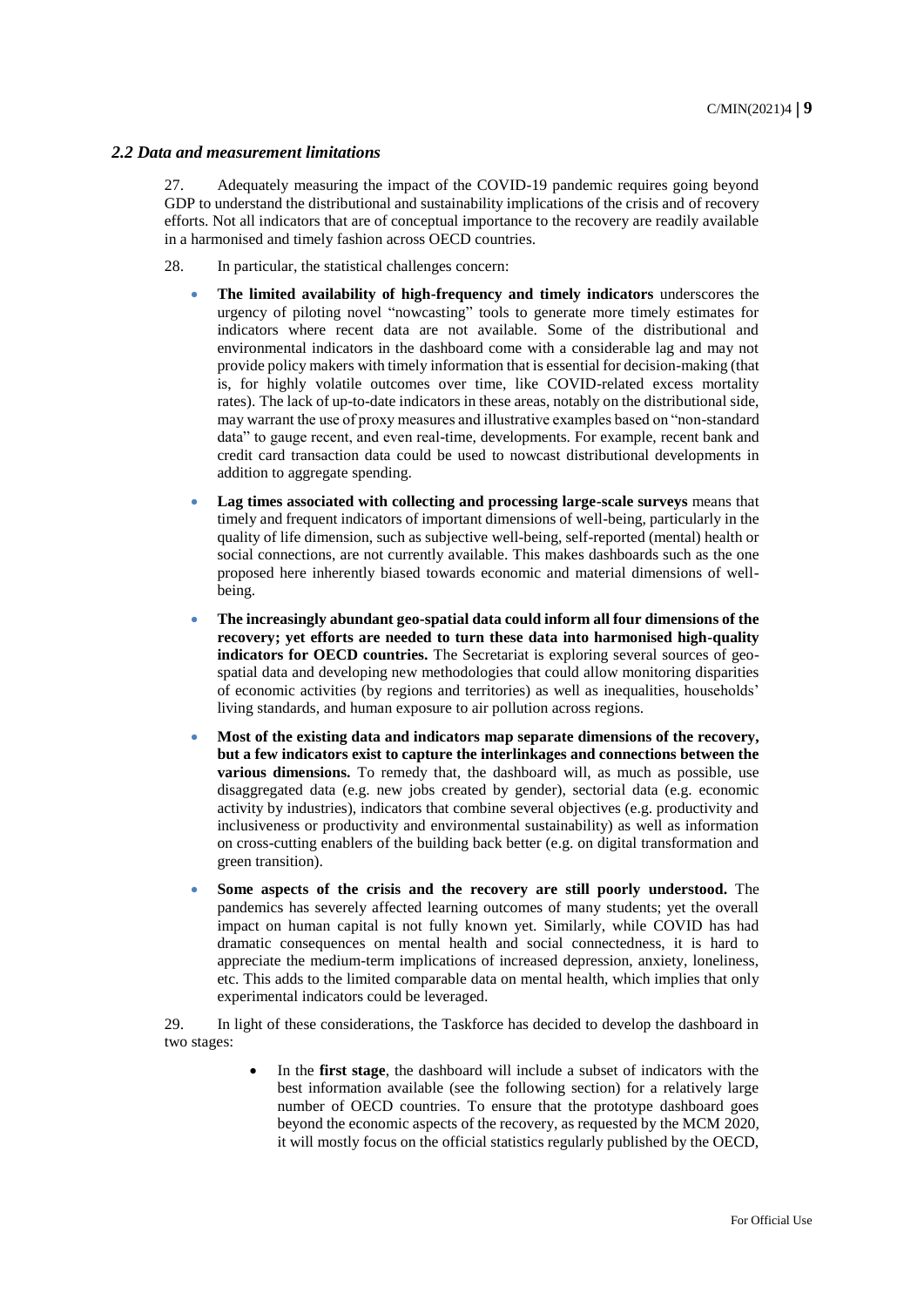vetted by its various Committees and that have been made the object of validity check by the Secretariat.

 In the **second stage,** the dashboard will be refined and additional or improved indicators will be included, harnessing ongoing data initiatives using nonofficial statistics and nowcasting in the OECD; including in the areas of income inequality, poverty and  $CO<sub>2</sub>$  emissions.

#### *2.3 Selection of the indicators*

30. Bearing in mind the various data limitations discussed earlier in the note, the selection of indicators is guided by a combination of the following considerations:

- Relevance from the perspective of capturing the four priorities of the recovery (strong, resilient, green and inclusive) and countries' ambitions to "build back better".
- International comparability and accuracy of data, drawing to the extent possible from existing OECD datasets.
- Country coverage. Indicators should cover a majority of OECD countries, and go beyond members of the European Union.
- Timeliness and frequency of information as well as the ability to capture dynamics by focusing on changes rather than levels; particularly relevant to the indicators that monitor short-term movements.
- Interpretability, ease of visualisation and communication for multiple users; the dashboard should be useful and relevant to multiple audiences.
- Measurability, whereby data availability is not a necessary condition for inclusion in the dashboard (i.e. Table 1 include place-holders by proposing "proxies" of some of the "main" indicators for which data or methodology are currently limited but where good prospects of near-future development exist. In cases where the dashboard would include "proxies," the dashboard will note the limits of these measures, especially when data is obtained from non-official sources).
- Consistency and complementarity with existing OECD measurement frameworks (e.g. the Well-being Framework, Going for Growth, Green Growth, Inclusive Growth, Going Digital), and with the recovery dashboard developed by the European Statistical System, NSOs and other relevant organisations.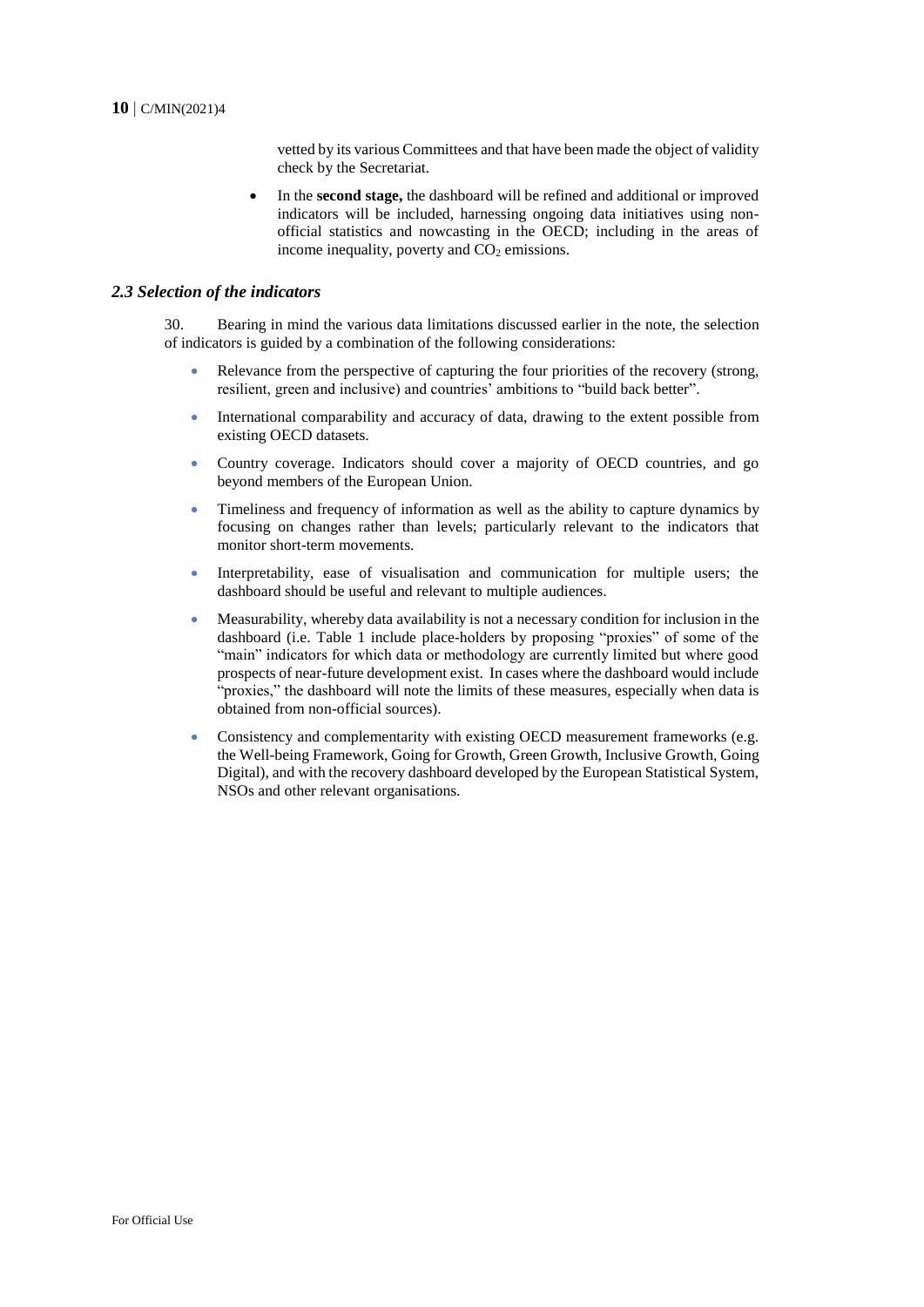#### **Table 1. Draft selection of candidate indicators**

| Sub-theme                   | <b>Indicator</b>                                                                                                                         | <b>Disaggregation</b>                                                                               | Unit                                                     | <b>Timeliness</b>                                             | Availability | <b>Source</b>                                      | Country<br>coverage | <b>Tier</b>    | <b>Comments</b>                                                                                                                                                                                                                                                                            |
|-----------------------------|------------------------------------------------------------------------------------------------------------------------------------------|-----------------------------------------------------------------------------------------------------|----------------------------------------------------------|---------------------------------------------------------------|--------------|----------------------------------------------------|---------------------|----------------|--------------------------------------------------------------------------------------------------------------------------------------------------------------------------------------------------------------------------------------------------------------------------------------------|
| <b>STRONG</b>               |                                                                                                                                          |                                                                                                     |                                                          |                                                               |              |                                                    |                     |                |                                                                                                                                                                                                                                                                                            |
| Economic<br>activity        | GDP growth                                                                                                                               | Total; Upper band<br>(strongest performing<br>sector); Lower band<br>(poorest performing<br>sector) | % difference<br>in GDP (y-o-<br>y) or Index,<br>2019=100 | Monthly or<br>Quarterly<br>(Official);<br>Weekly<br>(Tracker) | Available    | National<br>accounts:<br>OECD<br>Weekly<br>Tracker | $ALL + KP$          | 1, 3           | Official quarterly or monthly indicators on GDP<br>growth extended using the OECD Weekly Tracker, a<br>real-time high-frequency indicator of economic<br>activity using machine learning and Google Trends<br>data. Source: http://www.oecd.org/economy/weekly-<br>tracker-of-gdp-growth/. |
| Employment                  | Job quantity in terms of<br>volume of hours worked                                                                                       |                                                                                                     | Index,<br>2019=100                                       | Quarterly                                                     | Available    | LFS data                                           | <b>ALL</b>          |                |                                                                                                                                                                                                                                                                                            |
| Household<br>income         | Real (inflation-adjusted)<br>household disposable<br>income per capita                                                                   |                                                                                                     | Index,<br>2019=100                                       | Quarterly                                                     | Available    | National<br>accounts                               | <b>ALL</b>          |                | Alternatively, the Taskforce considered also a<br>measure of consumption, such as real household<br>final consumption per capita, though pending on data<br>availability.                                                                                                                  |
| <b>Business</b><br>dynamism | Number of enterprise exits                                                                                                               |                                                                                                     | Index,<br>2019=100                                       | Annual                                                        | Available    | Enterprise<br>statistics                           | OECD <sub>15</sub>  |                | Delegates have expressed concerns about poor<br>country coverage, but indicator is considered highly<br>relevant by delegates nonetheless. Alternatively, a<br>measure of the number of start-ups is also relevant to<br>reflect business opportunities.                                   |
| Health risks                | <b>Excess mortality</b>                                                                                                                  |                                                                                                     | Index,<br>2019='100'                                     | Weekly                                                        | Available    | <b>OECD Health</b><br><b>Status</b><br>database    | OECD 31+            | $\overline{1}$ | The Taskforce has also concerned indicators on<br>COVID-19 deaths and vaccination rates; with mixed<br>preferences.                                                                                                                                                                        |
| <b>INCLUSIVE</b>            |                                                                                                                                          |                                                                                                     |                                                          |                                                               |              |                                                    |                     |                |                                                                                                                                                                                                                                                                                            |
| Income<br>inequality        | S80/S20 ratio of household<br>disposable income<br>nowcasted estimates                                                                   |                                                                                                     | Index,<br>2019=100                                       | <b>TBD</b>                                                    | In pipeline  | Nowcast                                            | <b>TBD</b>          | 3              | The OECD is currently collaborating with Eurostat on<br>developing a nowcasting methodology for S80/S20<br>household disposable income, with first results<br>expected in Q4 of 2021; further collaboration needed<br>for non-EU countries                                                 |
| Labour<br>underutilisation  | Number of unemployed<br>persons, inactive people<br>who wish to work and are<br>available but may not have<br>looked for work during the | Total; Male; Female                                                                                 | % of labour<br>force                                     | Quarterly                                                     | Available    | LFS data                                           | OECD <sub>34</sub>  |                | This indicator will also be used to capture the gender<br>equality component of the crisis and recovery in the<br>labour market. Delegates have also suggested<br>including a consideration of gaps between racial and<br>ethnic groups; the Taskforce may explore such                    |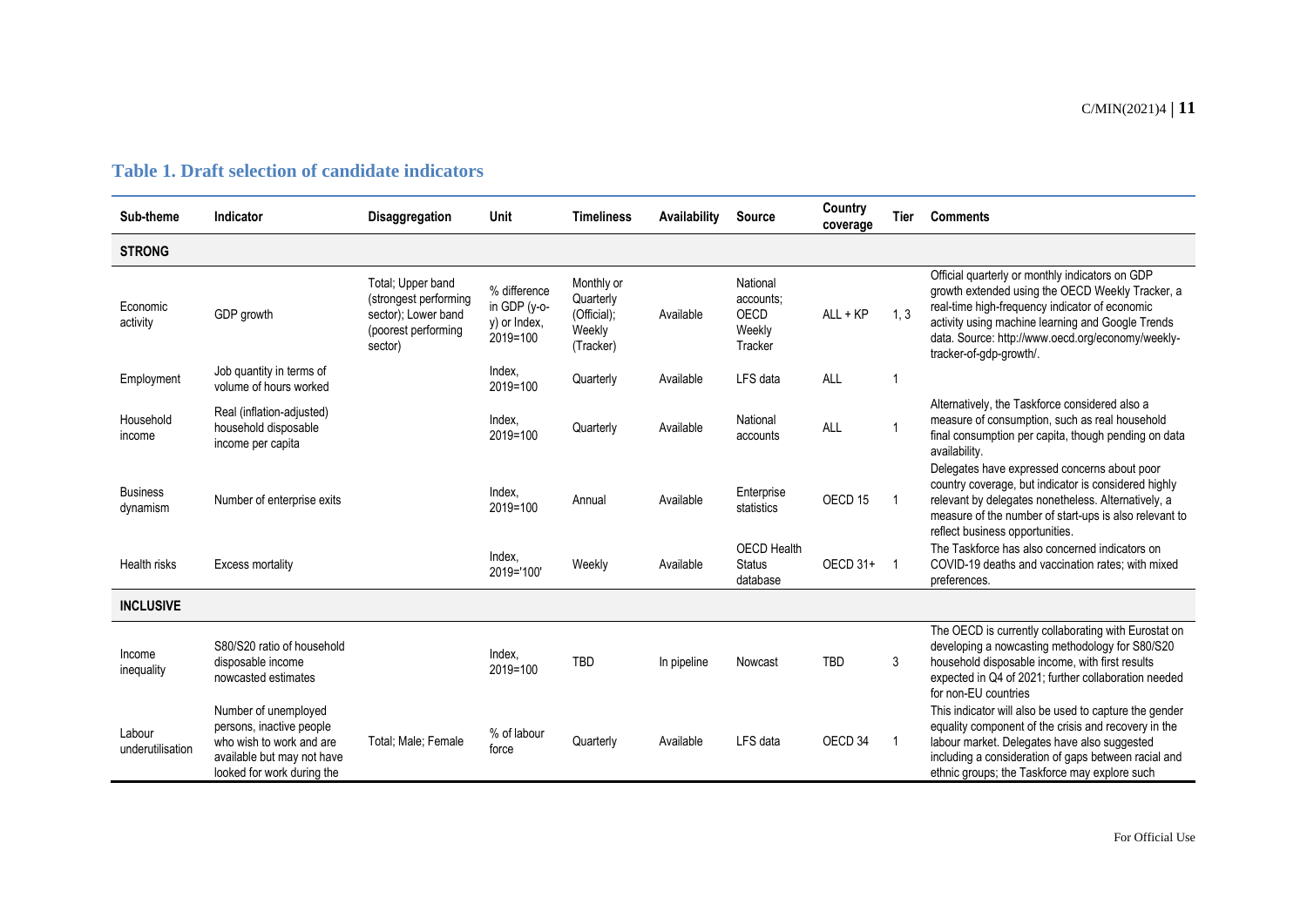| Sub-theme                           | Indicator                                                                                                                                                                                                                                          | Disaggregation      | Unit                             | <b>Timeliness</b>       | Availability | <b>Source</b>                                   | Country<br>coverage | Tier | <b>Comments</b>                                                                                                                                                                                                                                         |
|-------------------------------------|----------------------------------------------------------------------------------------------------------------------------------------------------------------------------------------------------------------------------------------------------|---------------------|----------------------------------|-------------------------|--------------|-------------------------------------------------|---------------------|------|---------------------------------------------------------------------------------------------------------------------------------------------------------------------------------------------------------------------------------------------------------|
| Youth<br>employment<br>and training | past 4 weeks, and<br>employed people who work<br>fewer hours than they would<br>like, as a percentage of the<br>labour force, seasonally<br>adjusted.<br>Share of youth (aged 15-24)<br>not in employment,<br>education or training,<br>percentage | Total; Male; Female | % of 15-29<br>year olds          | Quarterly               | Available    | LFS data                                        | <b>ALL</b>          | 1    | horizontal inequalities in the future.<br>A measure of access of youth to labour and training.                                                                                                                                                          |
| Financial<br>insecurity*            | Share of people that are<br>finding it difficult or very<br>difficult to live on current<br>household income                                                                                                                                       |                     | $%$ of<br>population             | Annual. T-1             | Available    | Gallup World<br>Poll                            | $ALL + KP$          | 2    | A self-reported measure of financial insecurity<br>comparable to the "difficulties making ends meet"<br>indicator used in How's Life publication for EU<br>countries. GWP data to be presented with necessary<br>caveats                                |
| Low life<br>satisfaction*           | Share of people reporting a<br>level of life satisfaction of 4<br>or below on a 10-point scale                                                                                                                                                     | Total; Male; Female | Index,<br>2019=100               | Annual. T-1             | Available    | Gallup World<br>Poll                            | ALL + KP            | 2    | Current annual estimates of life satisfaction would be<br>based on the Gallup World Poll; countries that have<br>official time series including the year 2020 may<br>provide official data. GWP data to be presented with<br>necessary caveats          |
| <b>GREEN</b>                        |                                                                                                                                                                                                                                                    |                     |                                  |                         |              |                                                 |                     |      |                                                                                                                                                                                                                                                         |
| Climate change                      | <b>GHG</b> emissions                                                                                                                                                                                                                               |                     | Tonnes per<br>capita             | Monthly or<br>quarterly | In pipeline  | Environment<br>Statistics +<br>Nowcast          | ALL                 | 1.3  | The OECD, in collaboration with the IEA, is working<br>to produce timely statistics on emissions of<br>greenhouse gases (GHG) for the purpose of this<br>project, which would be based on nowcasting<br>methodologies rooted in National Accounts data. |
| Green energy                        | Renewable energy in the<br>energy mix (excluding solid<br>biomass)                                                                                                                                                                                 |                     | % of primary<br>energy<br>supply | Annual. T-1             | Available    | <b>IEA World</b><br>Energy<br><b>Statistics</b> | ALL                 | 1    | Data for 2020 will become available in 2021 (Mar-<br>Sep)                                                                                                                                                                                               |
| Circular<br>economy                 | Domestic material<br>consumption                                                                                                                                                                                                                   |                     | Tonnes per<br>capita             | Annual. T-1             | Available    | OECD<br>Environment<br><b>Statistics</b>        | ALL                 | 1    | Data for 2020 will become available in 2021 (Mar-<br>Sep)                                                                                                                                                                                               |
| Biodiversity                        | Losses in natural and semi-<br>natural vegetated land cover<br>(tree-covered area,<br>grassland, wetland,                                                                                                                                          |                     | Index.<br>2019=100               | Annual. T-1             | Available    | OECD<br>Environment<br><b>Statistics</b>        | ALL                 | 1    | Data for 2020 will become available in 2022                                                                                                                                                                                                             |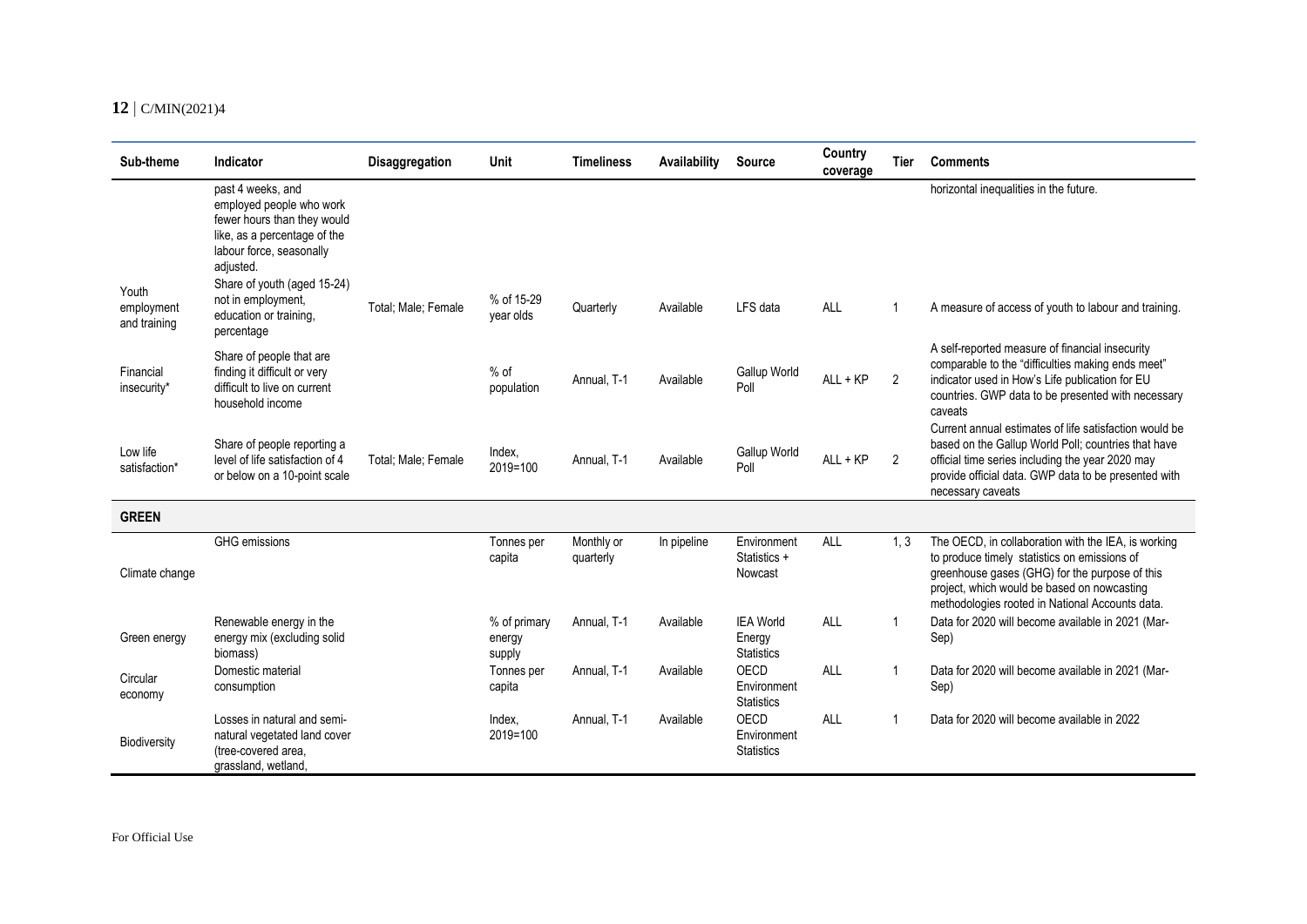| Sub-theme                 | Indicator                                                                                                     | <b>Disaggregation</b>                               | Unit                        | <b>Timeliness</b> | Availability | Source                                   | Country<br>coverage | Tier | <b>Comments</b>                                                                                                                                                                            |
|---------------------------|---------------------------------------------------------------------------------------------------------------|-----------------------------------------------------|-----------------------------|-------------------|--------------|------------------------------------------|---------------------|------|--------------------------------------------------------------------------------------------------------------------------------------------------------------------------------------------|
| Environmental<br>quality  | scrubland and sparse veg.)<br>as % of total land area<br>Share of population<br>exposed to 10g/m3 of<br>PM2.5 |                                                     | $%$ of<br>population        | Annual, T-1       | Available    | OECD<br>Environment<br><b>Statistics</b> | ALL                 |      | Data for 2020 will become available in November<br>2021                                                                                                                                    |
| <b>RESILIENT</b>          |                                                                                                               |                                                     |                             |                   |              |                                          |                     |      |                                                                                                                                                                                            |
| Debt                      | Financial liabilities by<br>institutional sector                                                              | General government;<br>Private sector;<br>Household | % of GDP or<br>% of revenue | Quarterly         | Available    | OECD<br>National<br>Accounts             | $ALL + KP$          |      |                                                                                                                                                                                            |
| Investment                | Gross fixed capital<br>formation                                                                              | Total; R&D                                          | % of GDP                    | Quarterly         | Available    | <b>OECD</b><br>National<br>Accounts      | ALL + KP            |      | R&D disaggregation only available on annual basis<br>for most countries                                                                                                                    |
| Digital<br>transformation | Households with broadband<br>Internet access at home                                                          | Total: Poorest<br>performing region                 | $%$ of<br>households        | Annual, T-1       | Available    | OECD ICT<br>Access and<br>Usage          | OECD 31             |      | Delegates have expressed concerns about the<br>relevance of this indicator; may consider alternatives<br>in the future                                                                     |
| Trust in<br>government*   | Share of people reporting<br>confidence in the national<br>government                                         | Total; Age 18-44;<br>Age 45-64; Age >65             | Index,<br>2019=100          | Annual, T-1       | Available    | Gallup World<br>Poll                     | ALL + KP            | 2    | GWP data to be presented with necessary caveats                                                                                                                                            |
| Health<br>resilience      | broad physical health of the population).                                                                     |                                                     |                             |                   |              |                                          |                     |      | An appropriate indicator will be explored in consultation with the Health Committee (e.g. Multiple Chronic Conditions, work absenteeism, health spending, or other indicator that measures |

Notes: Each dimension (strong, inclusive, sustainable, resilient, should ultimately have a maximum of 5 indicators. Tier 1 indicators denote vetted indicators based on official statistics, Tier 2 indicators refer to vetted indicators that rely on an alternative data source in order to improve timeliness, Tier 3 indicators refer to experimental indicators in development and are not currently available. Indicators are broadly consistent with the SDGs, in particular, with Goals 8 and 10 for "strong" dimension, Goals 1, 8 and 10 for "inclusive" dimension, Goals 7, 8, 11, 12, 13, 14, 15 for "green" dimensions, and Goals 3, 9, 16 and 17 for "resilient" dimension of the dashboard. \* denotes the indicators based on the subjective well-being data retrieved from the Gallup World Data, which need to be interpreted with specific caveats in mind in light of any differences with the official statistics; as noted in Box 3 – Measuring Subjective Well-being.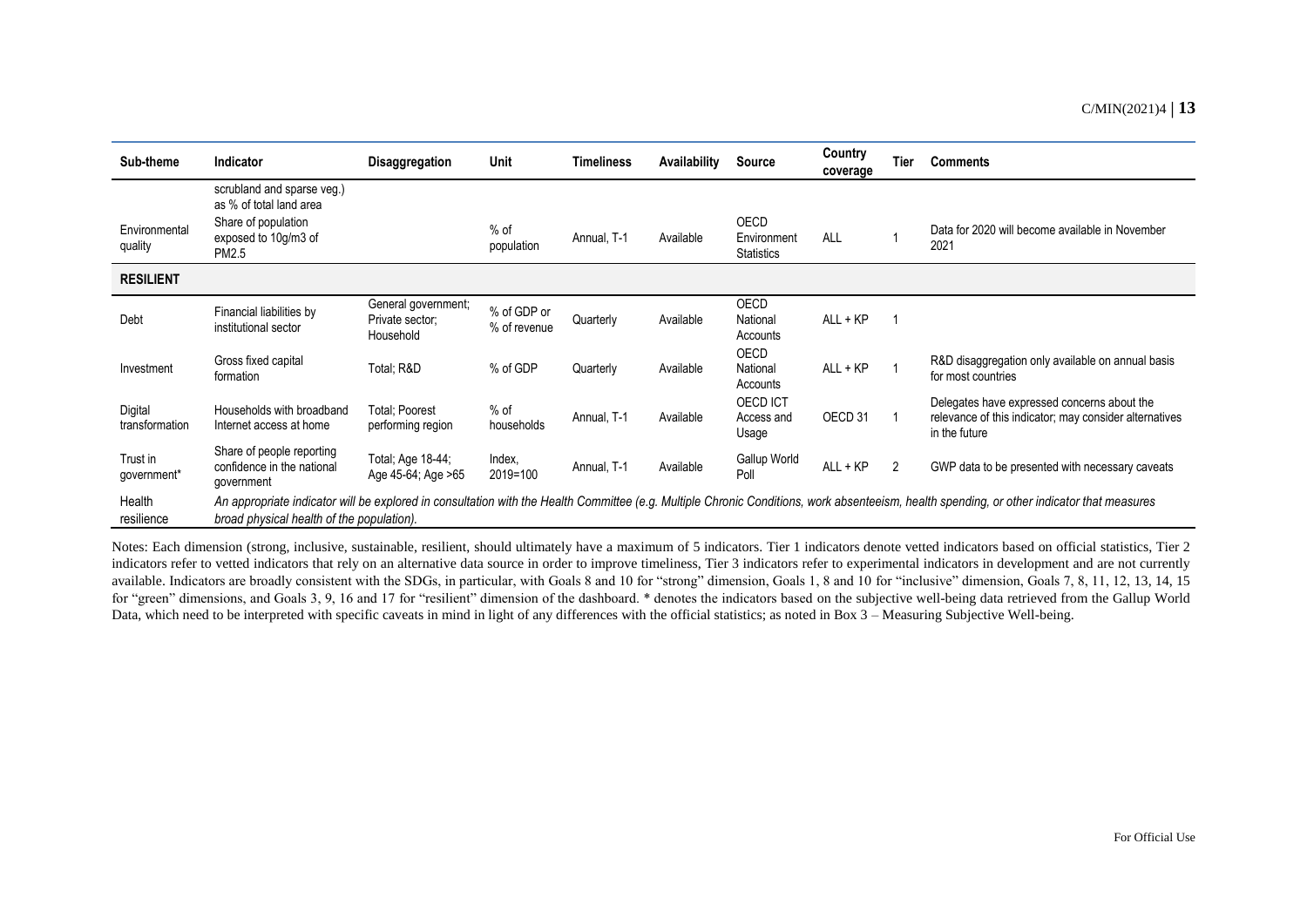31. This selection is based on a number of conceptual and practical reflections for each of the dimensions of the recovery, which are described below.

#### *1. Strong*

32. The first criterion mentioned in the Ministerial statement to assess the recovery refers to its "strength". As the COVID-19 crisis translated into large drop in the volume of economic output, measures of real GDP represents a natural point of departure for this part of the dashboard. The strength of GDP growth provides, however, only a limited perspective on the 'economic' aspects of the recovery. Whether the recovery is robust and broad-based (across individuals, sectors and geographies) is as important as its pace – although this brings to the fore the issue of how to reflect disaggregation of the selected indicators in the dashboard.

33. In addition, changes in GDP may fail to translate (or do so only with long lags) into commensurate changes of households' economic well-being, calling for measures that relate more directly to the experience of individuals and households. Any economic recovery would be at risk in the event of a resumption of the pandemic, pointing to the importance of monitoring either the pandemic itself or the measures used to avoid its resurgence.

- 34. The main candidate indicators considered are:
	- *GDP growth* is the entry point for assessing the pace of the recovery. Aspects related to its breadth could be captured through a measure of the contributions of different industries or regions to overall GDP growth. In order to capture the extent to which the recovery is recouping the loss incurred during the crisis, GDP in the most recent period could be expressed relative to either its pre-crisis level, or to the level it could have attained based on the pre-crisis trend. Caution will be exerted on how to report the monthly GDP estimates that are available for a selected number of OECD countries. To complement the official statistics informing on quarterly developments, the Secretariat has recently developed a Weekly Tracker of GDP growth (based on machine learning and Google Trends data to estimate year-on-year growth rates for weekly  $GDP<sup>4</sup>$ ) which could also be included in the dashboard as a proxy measure for real time GDP growth. A productivity indicator may also be considered to inform further on reallocation of resources across the economy and over time.
	- Job quantity, as reflected by a measure of *volume of hours worked,* is relevant as it captures one important aspect of the COVID-19 crisis, with many countries having temporarily shut down some sectors of their economy to contain the spread of the virus. For example, in the first three months of the crisis, in OECD countries for which data are available, hours worked fell ten times more than in the first three months of the 2008-09 global financial crisis. The volume of hours worked indicator is a comprehensive job quantity indicator as it covers regular hours worked by full-time, part-time and part-year workers, paid and unpaid overtime, and hours worked in additional job. Further complementary information on output or productivity can be considered to facilitate its interpretation from a welfare perspective.
	- *Real household disposable income* is a measure of household material well-being that accounts for the impact of the economic downturn on people's living standards and of the support provided by governments through cash transfers. The (SNA) measure typically lags GDP; in the COVID-19 context, the full extent of its economic impact on household income may only materialise when government support packages that cushion temporary income and employment losses are terminated. An alternative indicator has also been considered – *real household final consumption expenditure*. <sup>5</sup> As the latter indicator is more strongly

 $\overline{a}$ 

 $4$  The methodology used by the Weekly Tracker is presented in Woloszko (2020 $_{[14]}$ ).

 $<sup>5</sup>$  For some (most) countries, this SNA-based measure of household living standards could also be expressed on an 'adjusted' basis,</sup> whereby capturing the impacts of the services in kind provided by governments.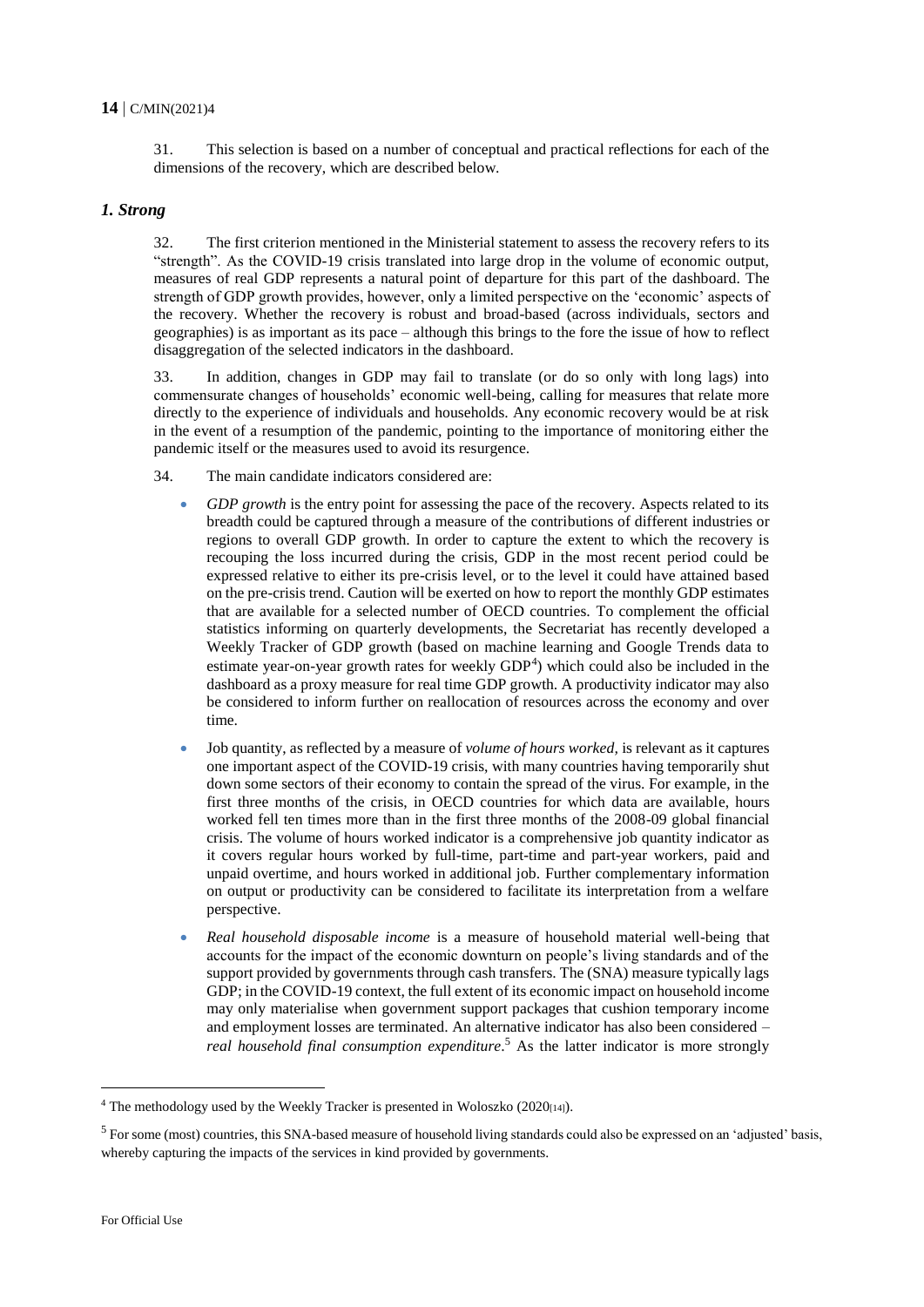correlated with the dynamics of economic activity, which is already included in the dashboard, the household income measure has been preferred.

- Monitoring business dynamism is important to monitor developments beyond the shortterm horizon, as full economic consequences of the pandemic may only crystallise during the aftermath of the pandemic, as support packages terminate. *Business entry and exit rates* is an important indicator that can help to monitor such dynamics. Unfortunately, this indicator is only available for a limited number of OECD countries, and so a trade-off presents itself between the relevance of this indicator and its limited country coverage. In addition, the Taskforce has also discussed the relevance of considering crisis-related insolvencies, which could be further explored by considering non-performing loans' measures to capture a possible debt overhang of non-financial companies induced by the COVID-19 pandemic (Demmou et al.,  $2021_{[8]}$ ).
- *Health risks* will loom large on the recovery. Given the nature of this crisis, an indicator that captures its health impacts on people is a strong candidate for inclusion in the dashboard, as any rebound in the COVID death toll would put a recovery at risk. At the same time, the health indicator is linked to the strength of economy to revive productivity and mitigate adverse impacts on labour force dynamics (e.g. as higher morbidity due to severe and/or chronic health conditions weighs on productivity and earnings). Measures of excess mortality, recently developed by the Secretariat, would allow monitoring direct and indirect health impacts of the COVID-19 pandemic in a comparable and high-frequency manner (although they would become less relevant as time goes by). Alternative measures have been brought up for consideration by the Taskforce are *vaccination rates.*
- Finally, the Taskforce considered using a *high-frequency leading indicator* of the recovery such as *consumer confidence*<sup>6</sup> or composite leading indicators (CLI), as well as indicators on consumer prices, inflation rates productivity to complement GDP and understand better the short-term economic dynamics. For now, the Taskforce has opted against their inclusion in the dashboard due to the constraints imposed by the limited number of indicators to be included in the dashboard.<sup>7</sup>

#### *2. Inclusive*

 $\overline{a}$ 

35. The recovery will be inclusive only if it benefits all members of a community rather than a few, by addressing inequalities and ensuring access to equal opportunities. Building back better involves not reverting to the pre-pandemic status quo, but creating an economy that works to the benefit of a larger share of the population. A focus on the inclusion of the recovery is important as the impacts of the COVID-19 crisis have been uneven among the population, often reflecting preexisting inequalities. Indicators in this dimension can help hold policy-makers accountable for their efforts; not merely in limiting such inequality-inducing effects of the pandemic, but also reducing pre-existing gaps between groups and raising living standards for all.

36. Task Force members supported the inclusion of some of non-material conditions of people and households, however delegates had different views on the utility of tracking non-material conditions with self-reported indicators. They recommended clearly indicating that the goal of this dimension is not to go back to pre-pandemic levels of inequality but to build back more equal societies. They stressed the importance of capturing gender inequalities (see Box 2), and suggested a number of other indicators as candidate for inclusion in this part of the dashboard, including on absolute poverty, education (e.g. students returning to schools), housing (e.g. evictions), unpaid

<sup>6</sup> Consumer confidence is a composite measure computed by the OECD as arithmetic average of the difference between positive and negative replies of the following four questions: past own financial situation, expected own financial situation, expected generic economic situation and expected major purchases. The time horizon for all questions is 12 months and the indicator is expressed in net balance form, seasonally adjusted.

<sup>7</sup> Measures of some of the items feeding the OECD consumer confidence measure may also be used to monitor some of the 'inclusive' aspects of the recovery, and be available for sub-groups of the population.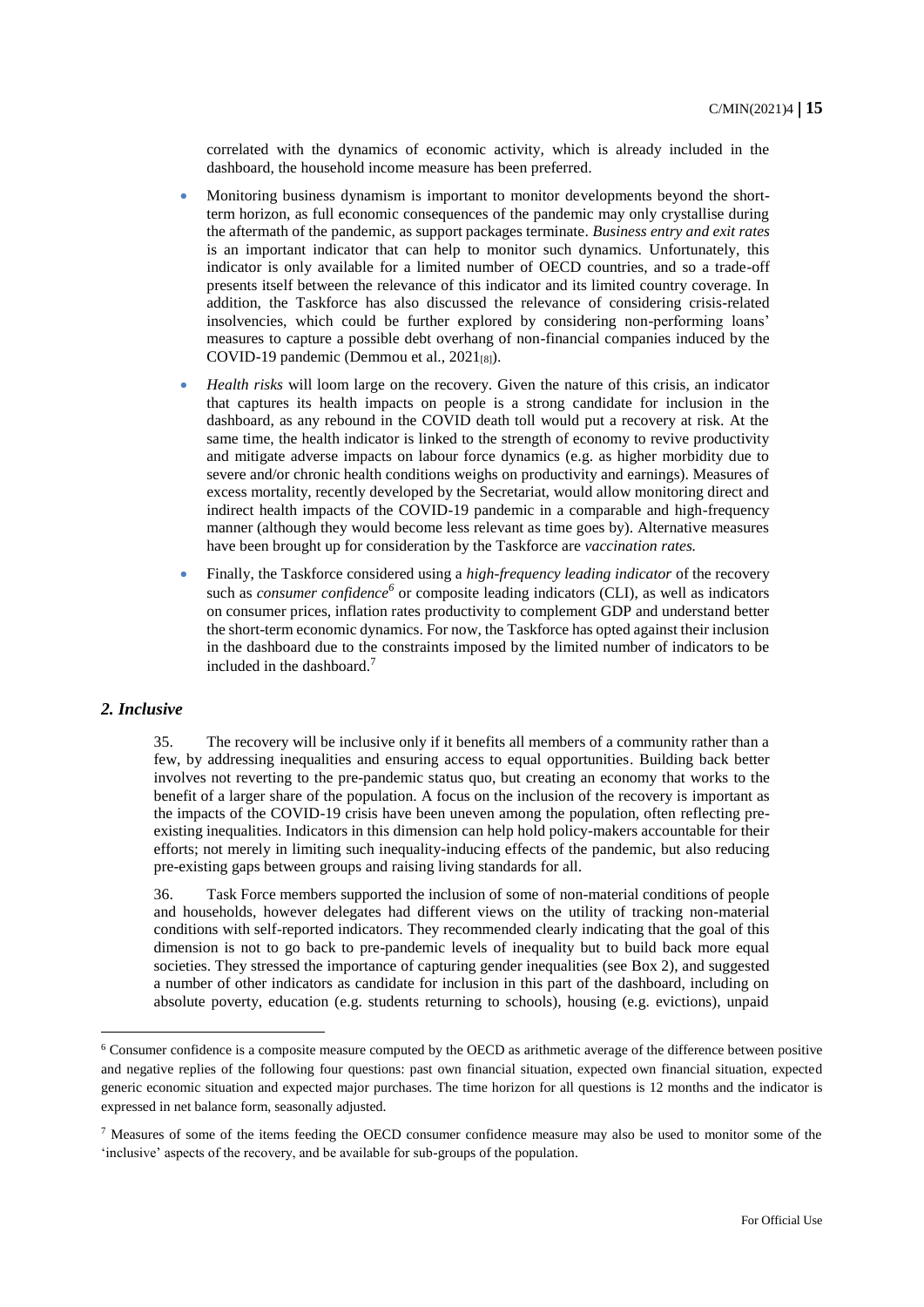work and inactivity (NEET). Gradually, more granular information informing on the recovery of economic sectors and the affected individuals could also be considered.

#### **Box 2. Integrating a gender and age lens in the dashboard in a transversal manner**

A growing body of research points to the diverse impacts of the COVID-19 pandemic on men and women, as well as on different age groups (e.g. children, young adults and the elderly). The dashboard could consider such horizontal inequalities in a transversal manner. Where relevant, for indicators measured at the individual level, the dashboard could provide disaggregation by age and gender in order to highlight the different impacts of the crisis and the recovery for different groups.

- 37. The main candidate indicators considered are:
	- *Income inequality:* The crisis risks exacerbating economic inequalities, hence it is important to include a measure of how they unfold. As comparable data based on official sources on income inequality (from the OECD Income Distribution Data) have significant lags, $8$  the Secretariat has initiated a collaboration with the European Commission's Joint Research Centre and Eurostat to develop nowcasting measures of income inequality, in particular the *S80/S20 ratio of household disposable income*. This methodology is currently being developed, and the WISE Centre will report on early findings from this activity to the Committee at a later stage. For the moment, this work focuses on EU countries and the methodology will need to be extended to other OECD countries in order to be useful in the dashboard. For this reason, this indicator is currently characterised as being part of the statistical agenda ahead to be included in the dashboard at a later stage. The Taskforce also suggested exploring nowcasted estimates of alternative measures (such as poverty) as well as different methodologies (e.g. updating micro-data from household surveys using national accounting aggregates).
	- *Unemployment and underemployment* weigh directly on people's well-being, and the burden of the recovery may fall differently on the employment opportunities of different groups. Given the specific conditions of this crisis, which has many workers on furlough or working reduced hours, the labour underutilisation rate is a candidate indicator to gauge the labour market impacts of the recovery. The labour underutilisation rate is expressed as a share of the unemployed, discouraged or underemployed workers in the total labour force. The measure could be presented separately for women and men to capture gender inequality (see Box 2). Use of this indicator could also be justified on the ground that inactivity and underemployment might lead to a degradation of the skills and competencies that underpin productivity and future well-being.
	- *Youth employment and training:* Special attention should be paid to the labour market outcomes of young people, who are disproportionally affected by weakened labour markets, as was the case during the last financial crisis. Also, high-school students in a number of OECD countries have missed out the substantial amounts of class time as a result of the pandemic, which may be reflected in education and labour market outcomes of young adults in the near future. The rate of young people (aged 18-29) not in education, employment or training (or NEET rate) is a suitable indicator to reflect the broad impacts of the crisis on young adults in the aftermath of the pandemic.
	- *Financial insecurity:* In the absence of timely data on income inequality or poverty, an option to reflect the impact of the economic crisis on the income of vulnerable groups is to include a measure of perceived financial insecurity of the household from the Gallup World Poll. The GWP features a question on people's perceived ability to 'get by' on household income that is conceptually similar to the question on people's perceived difficulties making

 $\overline{a}$ 

<sup>8</sup> For most OECD countries, estimates refer to income earned in 2018, with even older estimates for several countries)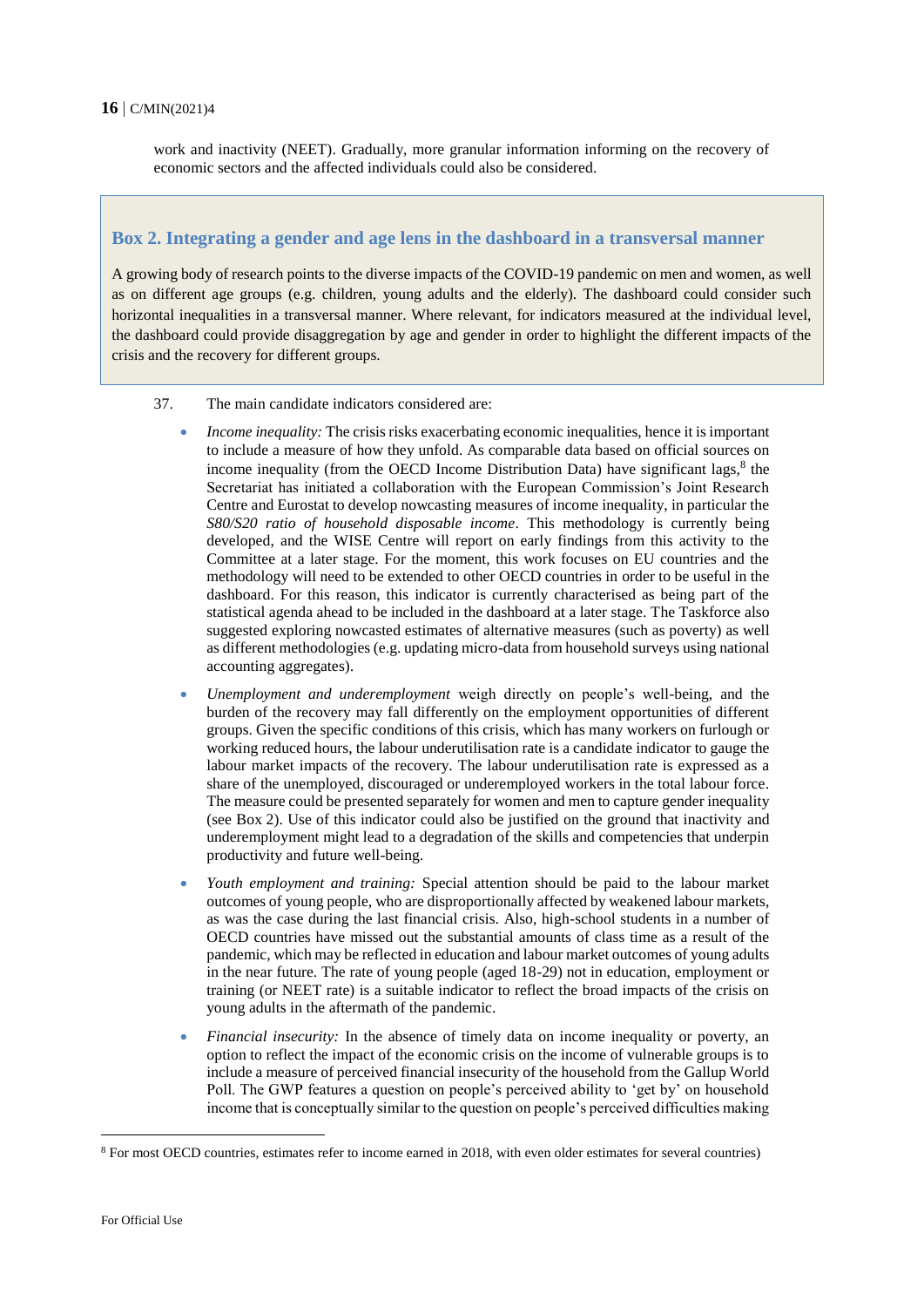ends meet used in EU-SILC, which is also reported on in the OECD's *How's Life?* report. Comparative analysis of time series of the two measures suggest that these two measures largely reflect similar dynamics, and that the GWP measure therefore may be a suitable candidate for inclusion, given that it includes data on all OECD countries and is sufficiently timely (See Annex A). Given the absence of official statistics for this indicator, the dashboard will note the limits that apply to this indicator.

- *Non-material aspects of people's life:* Growing evidence reveals that the impact of the pandemic has affected all dimension of people's lives, that these impacts are diverse in their nature and that they vary significantly between groups. Beyond economic and labour market incomes, the dashboard should give due consideration to the broad effects of this crisis on non-material dimensions of life, such as social connections and loneliness, mental health, work-life balance and health outcomes. A candidate indicator that has the ability to capture a wider range of quality of life effects is life satisfaction, a component of subjective wellbeing. Given data availability issues (See Box 3), Gallup World Poll data would be presented in the appropriate context with caveats taking methodological issues and countryspecific considerations into account. While there were differing views in the Taskforce, most members were supportive of considering subjective well-being measures, while stressing the need to place underlying data sources in the appropriate context in light of any differences with the official statistics.
- The Taskforce identified a few key additional areas for further work. Mental health concerns and loneliness have increased significantly during this crisis. Unfortunately, comparable official statistics on such measures are not currently available. This is an area where experimental approaches (e.g. big data, unofficial sources) could be considered to provide a more timely proxy measure of mental health outcomes, and where future harmonisation of official statistics is warranted.<sup>9</sup> Taskforce members also expressed a particular interest in exploring the possibility of capturing housing-related inclusion outcomes in the future. Finally, the Taskforce may explore further disaggregation for capturing inequalities between racial and ethnic groups.

<sup>9</sup> See for example (Algan et al.,  $2016_{[12]}$ ) and

 $\overline{a}$ 

https://www.sciencedirect.com/science/article/pii/S0047272720302103?dgcid=raven\_sd\_aip\_email .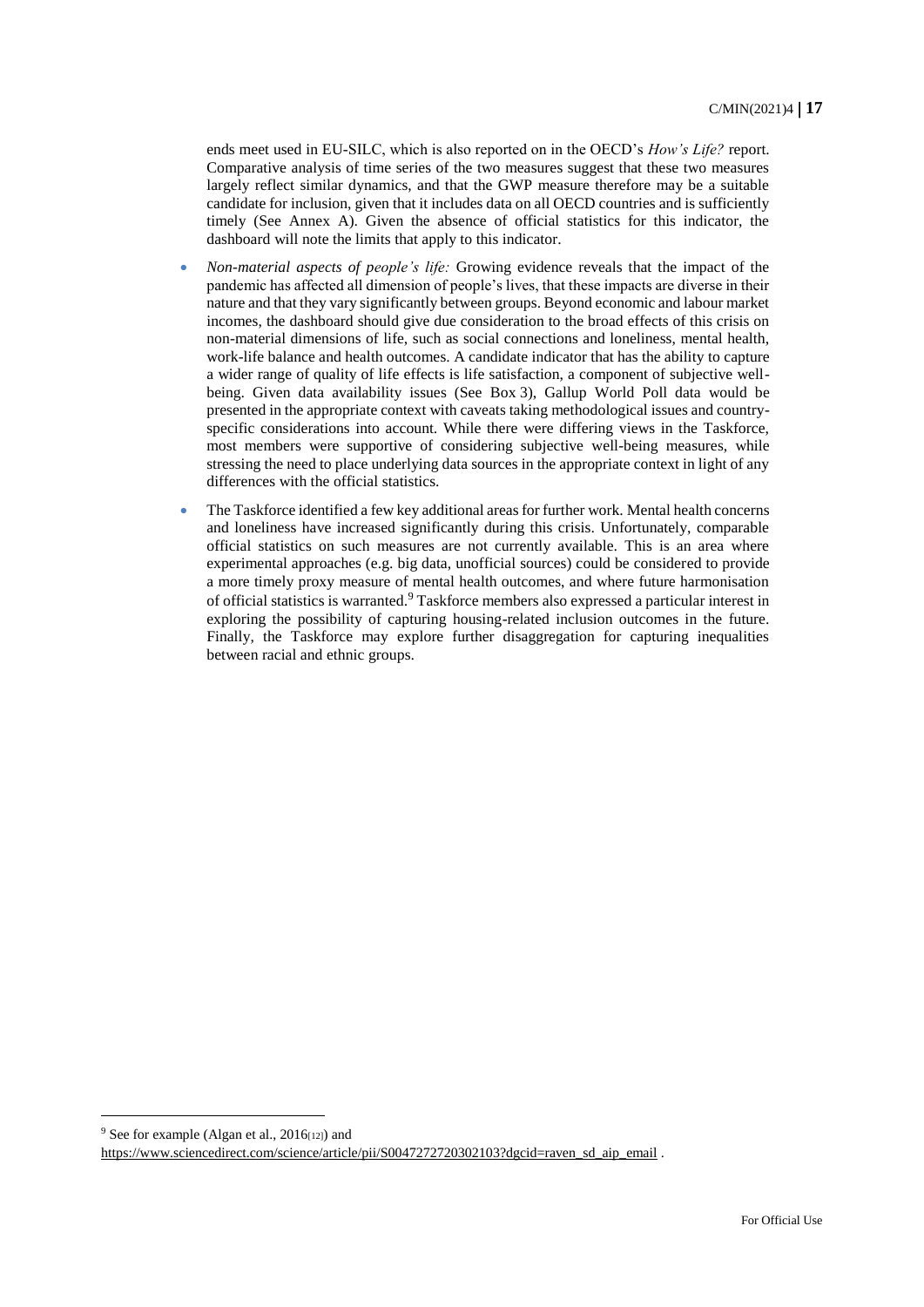#### **Box 3. Measuring subjective well-being**

Evidence suggests that subjective well-being measures captured the strong impact of the COVID-19 crisis on people's lives<sup>10</sup>. A measure of deprivation in life satisfaction, which considers the share of people who respond to the question with a rating of 4 or less, is sensitive to short-term developments and may well illustrate the impact of the crisis on the lower end of the distribution.

NSOs have made great strides when it comes to efforts in measuring subjective well-being in the past years. While some countries have monitored life satisfaction in some form for decades, calls by prominent academics such as Kahneman & Krueger (2006) and the Stiglitz-Sen-Fitoussi Commision (2009) triggered a new focus on these new measures of progress. In particular, developments on the optimal use of question wording and response scales have led countries to rethink their life satisfaction items and adopt new measures. The *OECD Guidelines on Measuring Subjective Well-being* (2013<sub>[9]</sub>) have catalysed a harmonisation process, promoting the widespread use of a standardized life satisfaction question that has been widely tested and validated.

The majority of OECD countries have collected life satisfaction data in line with the measurement standards set out in the OECD Guidelines at least once, and some countries do so on a more regular basis. Eurostat has implemented the EU-SILC Module on Well-being that has provided a critical mass of official estimates for country comparisons. However, this module has so far been implemented in 2013 and 2018, and only a few OECD countries have introduced the life satisfaction in a regular survey vehicle or have introduced a separate data collection targeted at collecting subjective well-being data. The latest official data on life satisfaction included in the 2020 edition of *How's Life* refer to 2018 (earlier for some countries). In the absence of more up-to-data official statistics, the Gallup World Poll provides annual data on life satisfaction for 2020. These data could be considered as a proxy measure, particularly since these data have already been vetted in the past by the CSSP (See Annex  $A)$ <sup>11</sup>

Source: OECD (2013[9]), *OECD Guidelines on Measuring Subjective Well-being*, OECD Publishing, Paris, https://doi.org/10.1787/9789264191655-en.

#### *3. Green*

38. Building back better also requires aligning short-term recovery efforts with the long-term ambition to achieve a people-centred green transition. The climate crisis and other, interrelated, environmental challenges, such as exposure to pollution and threats to biodiversity demand scaling up mitigation and adaptation efforts. Important areas of focus for the indicators included in this dimension should be the emissions responsible for climate change and associated investment towards clean energy, material resource use, and people's exposure to pollution.

39. Taskforce members converged on the conceptual considerations and agreed on candidate indicators. The Taskforce offered a number of possible alternative indicators, such as land use change to capture biodiversity threats. On pollution, it was suggested to focus on less weatherdependent indicators, such as nitrogen or sulphur oxides.

40. The main candidate indicators considered are:

 $\overline{a}$ 

<sup>&</sup>lt;sup>10</sup> Evidence from weekly data collected by the UK Office of National Statistics shows that life satisfaction dropped during lockdowns, alongside spikes in negative affect (e.g. anxiety) and drops in positive ones (e.g. experienced happiness), https://www.ons.gov.uk/peoplepopulationandcommunity/wellbeing/bulletins/personalwellbeingintheukquarterly/april2011tosept ember2020.

<sup>&</sup>lt;sup>11</sup> The *How's Life?* publication (OECD, 2020<sub>[13]</sub>) started reporting on life satisfaction using official statistics in 2020, after having relied on the Gallup World Poll data in the previous editions.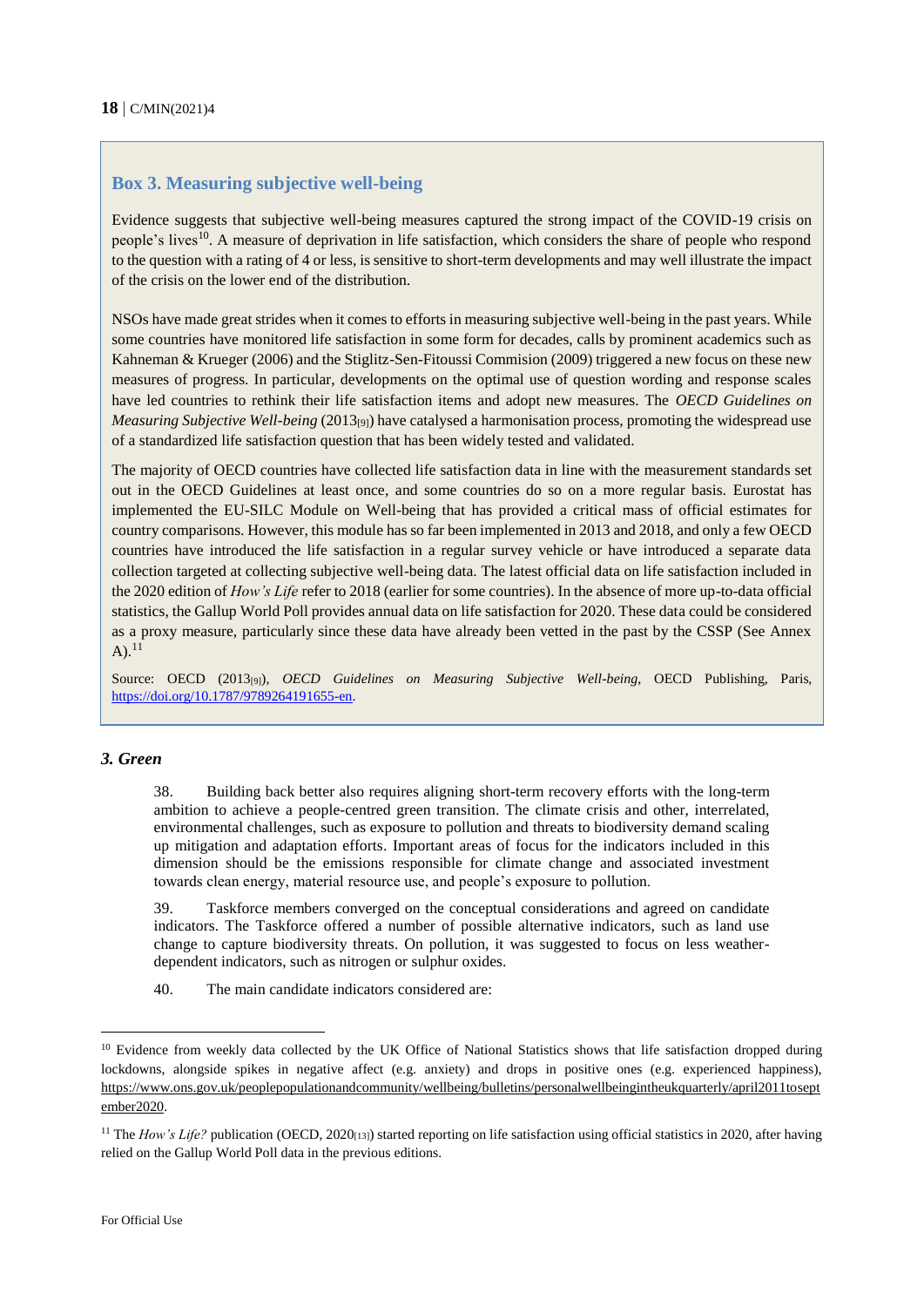- *Emissions of greenhouse gases (GHG):* while GHG emissions may have temporary declined as a result of pandemic restrictions, this is unlikely to have any significant longterm impact on GHG levels in the atmosphere without structural policy changes, and the atmospheric concentration of GHG that drives climate change is set to climb further.<sup>12</sup> An indicator of GHG emissions would need to inform on whether or not their level is coming down consistently during and post-recovery. Since comparable annual data on total GHG emissions from energy use and industrial processes are only available up to 2019, more timely and higher-frequency data including geo-spatial information should be explored by the Secretariat, aiming to nowcasting quarterly GHG emissions. A partnership with other international organisations has been launched to achieve that goal.
- *Investment in renewable energy* has been a focus of accelerated government support in several countries, and a number of OECD countries are using economic stimulus packages to invest in renewable energy sources and phase out fossil fuels. Tracking the share of energy that comes from renewable sources is an important indicator of whether countries are meeting their climate objectives.
- *Material resource use*, aside from CO<sub>2</sub> emissions, is a second key indicator of the footprint of economic activity on the environment. It reflects the extent to which economic activity relies on the extraction of new resources rather than recycled resources. The building back better of our economies and societies should not only consider greenhouse gas emissions, but also the resource intensity of our societies, which has indirect consequences for biodiversity and climate change. The Taskforce will also explore the availability of data to construct an indicator of electronic waste. Information on recycling and secondary use of materials could also be considered to facilitate interpretation, when timely and comparable information is available.
- *Air pollution* has declined temporarily during the crisis as ground transport and air travel were curtailed at the onset of the pandemic; however, since then a number of countries have reported a resurgence in air pollution.<sup>13</sup> As the pandemic highlighted the link between air pollution and mortality from COVID-19 (with higher levels of indoor and outdoor air pollution worsening the health impacts of the pandemic and exacerbating airborne transmission of virus), an indicator of human exposure to particulate matter ( $PM_{2.5}$ ) has been considered to inform on changes in the environmental quality of life during and postrecovery. Along with aggregate time-series, geo-spatial data are being explored to identify the air pollution hot-spots building on the OECD recent work in this area; which in turn may facilitate more accurate attribution of air pollution to domestic policies in consideration of cross-border effects.
- *Biodiversity:* The Taskforce broadly agreed that environmental indicators should extend beyond climate change and consider other environmental challenges, such as threats to biodiversity from increased resource use and pressures on natural environments related to human activity. The Taskforce viewed biodiversity as especially relevant to this COVID-19 recovery given the ecological origins of the disease itself. The most suitable harmonised indicator in this context is the share of natural and semi-natural vegetated land cover as a percentage of total land area, which reflects natural space available for wildlife and conservation. The lag time for this indicator is slightly longer than for other indicators in the dashboard, as data for 2020 will only become available in 2022.

 $\overline{a}$ 

<sup>&</sup>lt;sup>12</sup> By over 2ppm per year, reaching 414.38ppm at Mauna Loa in July 2020 – see: https://www.esrl.noaa.gov/gmd/ccgg/trends/mlo.html.

<sup>&</sup>lt;sup>13</sup> See for example: https://eeb.org/air-pollution-returns-to-china/; https://www.tellerreport.com/news/2020-06-10-air-pollutionin-paris--%22we-have-returned-to-80%25-of-the-usual-level%22.S1EeOESR3U.html.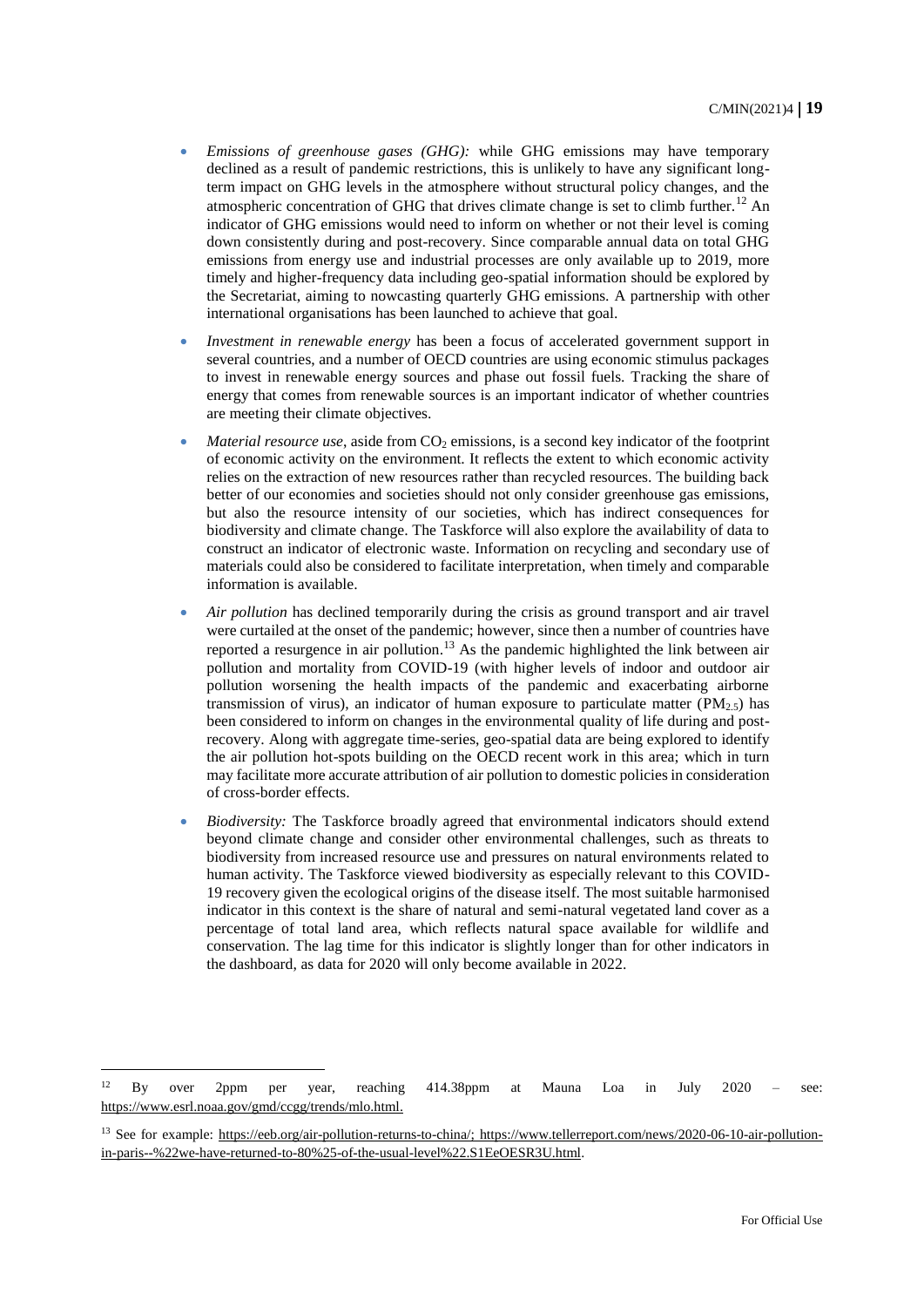#### *4. Resilient*

41. Building back better is a central tenet of policy-makers' ambitions for the recovery after the COVID-19 pandemic, running through all the dimensions of this dashboard. To a significant extent, building back better entails preparing for future shocks and preparing for the mega-trends facing us in the years ahead. Some of the main long-term or mega-trends that would need to be brought into the picture are digitalisation, ageing, and challenges to democracies.

42. The Taskforce considered it important to be able to inform on resilience also in the context of potential future crises beyond COVID-19. However, Taskforce members noted the conceptual breadth of this dimension, and argued that indicators should focus on those resources that would have improved our response to the current crisis (and potentially, future crises). Furthermore, Taskforce members suggested to explore the possibility of considering relevant technological advances (e.g. vaccine development), digital infrastructure investment (e.g. in software and ICT), technological developments (e.g. R&D in ITC and healthcare services), communities (e.g. housing, health-care and child-care services) as well as OECD Product Market Regulation Indices (e.g. reflecting competition), while monitoring the financial sector buffers.

- 43. The main candidate indicators considered by the Taskforce are:
	- Across institutional sectors, pandemic related economic losses and increased government spending risks augmenting debt levels. Threats to fiscal sustainability can act as a constraint in government response to the pandemic. Many governments have relied on available fiscal space accrued over the past years to respond to the need for stimulus measures during this crisis, and their ability to do so certainly is a sign of resilience. Monitoring government debt as a share of GDP in the future is warranted in order to understand how this component of resilience evolves in light of significant increases in public spending. In light of evolving discussions on fiscal sustainability, the Taskforce also considered alternative measures, such as an indicator on interest payments on debt. In addition to monitoring government debt, it is equally worth monitoring developments in the debt levels of households and the private sector, as these also may incur a sustainability shock to their financial security as a result of the crisis.
	- *Investment:* Building back better will require significant public and private investment, including in human capital, green and digital infrastructure. Lessons from previous crises have shown that neglecting such investments would result in a weaker and more short-lived recovery. Building resilience against future crises requires making such investments during the recovery and focusing on green and inclusive priorities. A broad investment indicator may be considered (gross fixed capital formation, or a measure including investment in both tangible and intangible assets), but a narrower measure of specific investment categories (e.g. investment in R&D, sustainable investments) may also be considered.
	- *Digital infrastructure and technologies* have facilitated resilience in the face of the COVID-19 pandemic, as economic and social activities moved online. From e-commerce to online classes, digital technologies have averted larger output and human capital losses. At the same time, unequal access and effective use of digital technologies are an important aspect of inequalities. Schools and students without adequate digital resources are falling behind. A broad indicator of digital infrastructure investment, such as the broadband penetration rate, would reflect of the extent to which digital transformation covers all groups and regions in a country.
	- *Trust in government:* The OECD has devoted significant efforts to develop measures of people's trust in others and trust in government in the aftermath of the global financial crisis (See Box 4). More recently, a significant body of evidence has emerged on the determinants of trust in government. Trust in government is highly correlated with perceptions of government competence (e.g. public service satisfaction, perceived reliability and responsiveness) and of government values (integrity, fairness, transparency) (Murtin et al.,  $2018_{[10]}$ ). For this reason, changes in trust in government will reflect changes in the policy dimensions that drive trust. Measures of trust in government typically correlate closely with similar measures (such as confidence in the political/legal system) as people tend to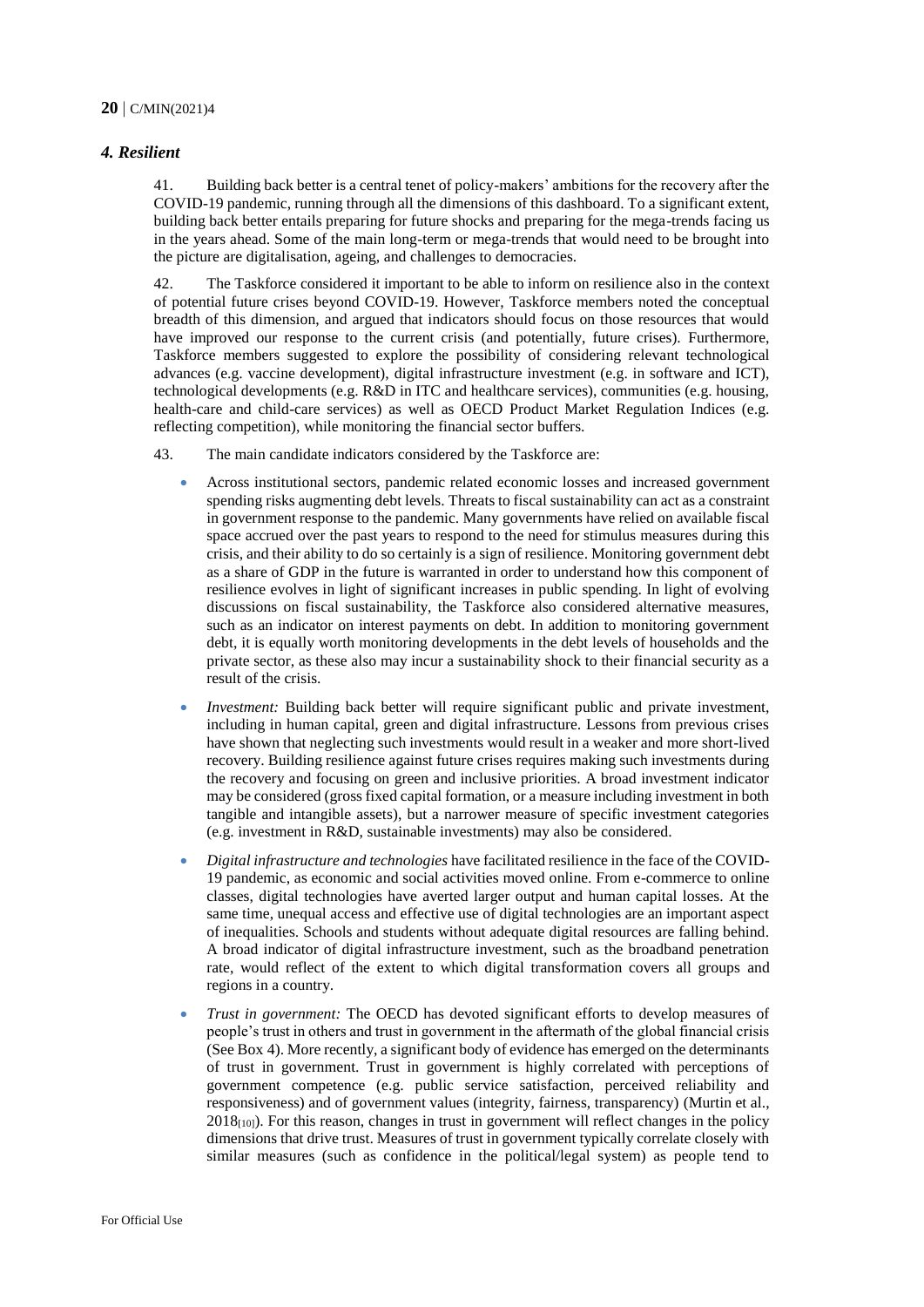interpret such measures in similar ways, even though they may refer to slightly different concepts. Official measures of trust in government are available for several OECD countries, but they rarely meet the timeliness requirements for inclusion in the dashboard. Timely measures of trust in governments are available from the Gallup World Poll. As with other indicators reliant on GWP data, limits in this source will be noted.

 *Health system resilience:* The Taskforce agreed on the need to include an indicator of health system resilience in this dashboard, given the various levels of preparedness of health care systems in OECD countries in absorbing the shock of this pandemic. Under the aegis of the Health Committee, the Secretariat has developed a number of indicators on quality of care, access, health outcomes and risk factors. The Secretariat is exploring suitable options for the inclusion of an appropriate indicator in consultation with the Health Committee, and will revert to the Taskforce to discuss options.

#### **Box 4. Measuring trust**

Over the past decade, the OECD has been developing new tools to measure people's trust and confidence, including interpersonal and institutional trust, in support of policy recommendations. As part of the OECD Better Life Initiative launched in 2011 and OECD mission to promote better policies for better lives, the OECD has initiated the OECD Trust Strategy at the 2013 OECD Ministerial Council meeting on Jobs, Equality and Trust to provide guidance, including methodological and measurement advice, to restore confidence in public institutions. In order to set standards for the measurement of trust and encourage harmonisation of official measures, the OECD published the Guidelines on Measuring Trust (2017). The OECD has incorporated measures of trust in the OECD How's Life report and the OECD Inclusive Growth Framework for Policy Action. A number of OECD countries, such as New Zealand, Canada, Korea or Australia, collect data on trust in line with the OECD Guidelines. However, as with subjective well-being, the lack of availability of sufficiently timely comparable official statistics necessitates the use of alternative sources such as the Gallup World Poll in this dashboard.

An OECD paper based on the Trustlab survey has evaluated the individual-level determinants of trust in others and trust in government, further strengthening the evidence base on the validity of trust measures and their drivers (Murtin et al., 2018[10]). Beyond validating survey measures of trust using behavioural experiments, the paper suggests that trust in government is strongly correlated with people's perceptions of the competence and values of government and public servants. In particular, perceptions of the high-level integrity of politicians, perceived government reliability and responsiveness, and satisfaction with public services contribute strongly to people's self-reported trust in government. These findings support the validity and relevance of the use of trust in government measures as a way of assessing people's wider perceptions of the extent to which policymakers deliver to citizens.

#### **Conclusion: Timeline and next steps**

44. This note presents the main outcomes of the CSSP Taskforce on the "OECD dashboard to guide strong, resilient, green and inclusive recovery" that was established following the request voiced at the OECD MCM 2020 last November. The note also summarises some of the main statistical challenges to steer the development of the first version of the dashboard to be published in the fall of 2021.

45. The outcomes of the current note are the result of three virtual meetings of the Taskforce, as well as a written consultation to facilitate convergence on indicators and a written review of this note. Moving forward, the Secretariat plans to advance and finalise the development of the dashboard as follows (see Figure 1):

 First, now validated by CSSP, the current note is shared with Ministers in May to document the progress on this work. The note includes the initial selection of indicators, further to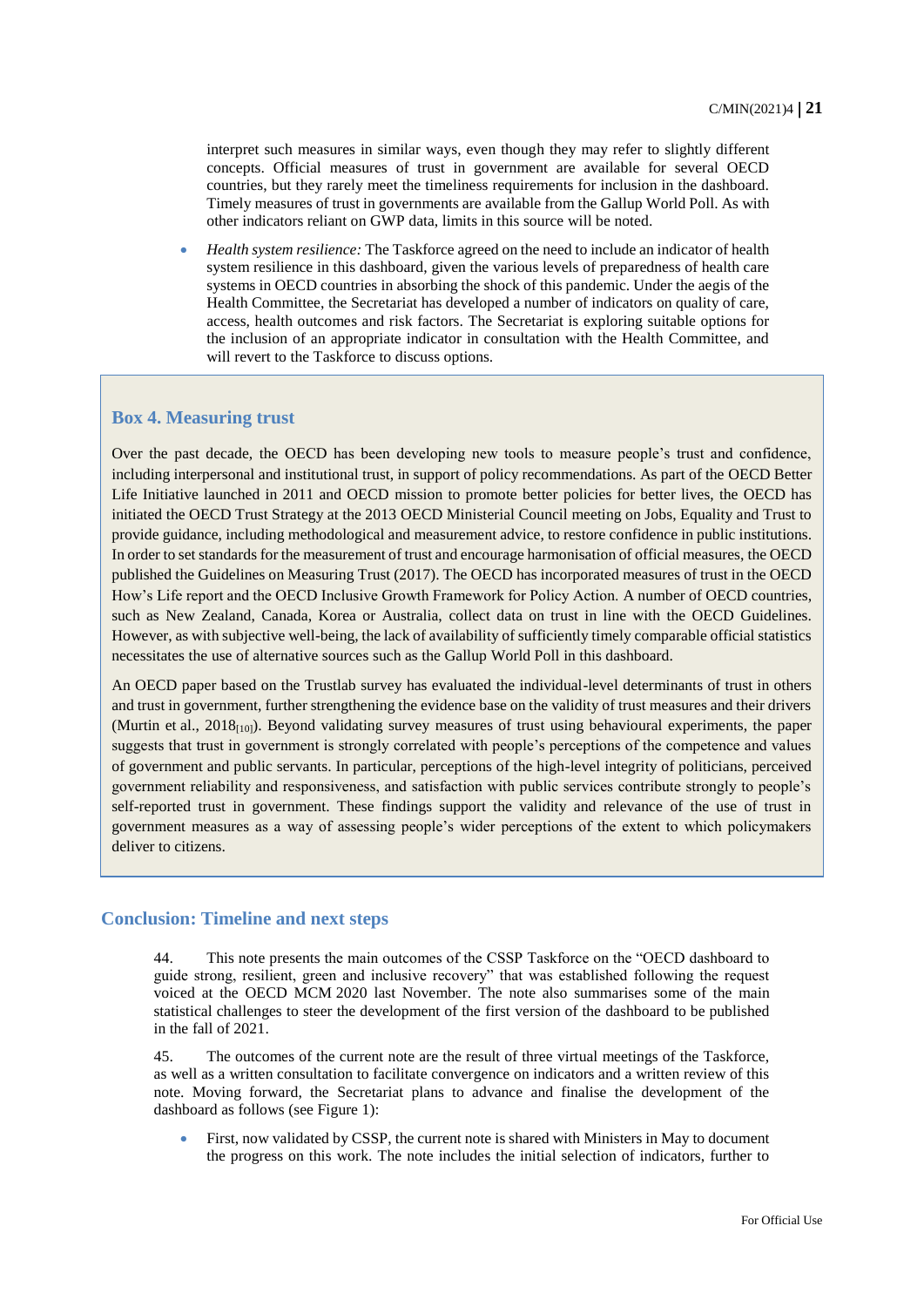three consecutive meetings of the Taskforce in February, March and April, as well as the consultation with the ELSAC Working Party on Social Policy in March.

- Second, the selection of indicators will be firmed up by the Secretariat, informed by views by CSSP and the relevant policy committees (i.e. EDRC, ELSAC, EPC, EPOC and Health Committee) from June onwards. Efforts geared towards digitalisation of the dashboard and its continuous development and refinement will continue. Caution will be exerted not to place an increased and unnecessary burden on National Statistical Offices.
- Third, the Secretariat will continue to work on the dashboard after May, with continuous supervision by Taskforce, first to refine some of the statistics that are currently not available in a timely fashion; and second to explore how the dashboard could be embedded in OECD processes and linked to policy work. Ahead of the launch, a beta-version of the online data tool to visualise the results will be developed.
- Finally, the launch of the dashboard is envisaged for the Fall 2021, followed by advancing nowcasting and other novel analytical approaches as well as advancing the statistical agenda.



#### **Figure 1. Timeline**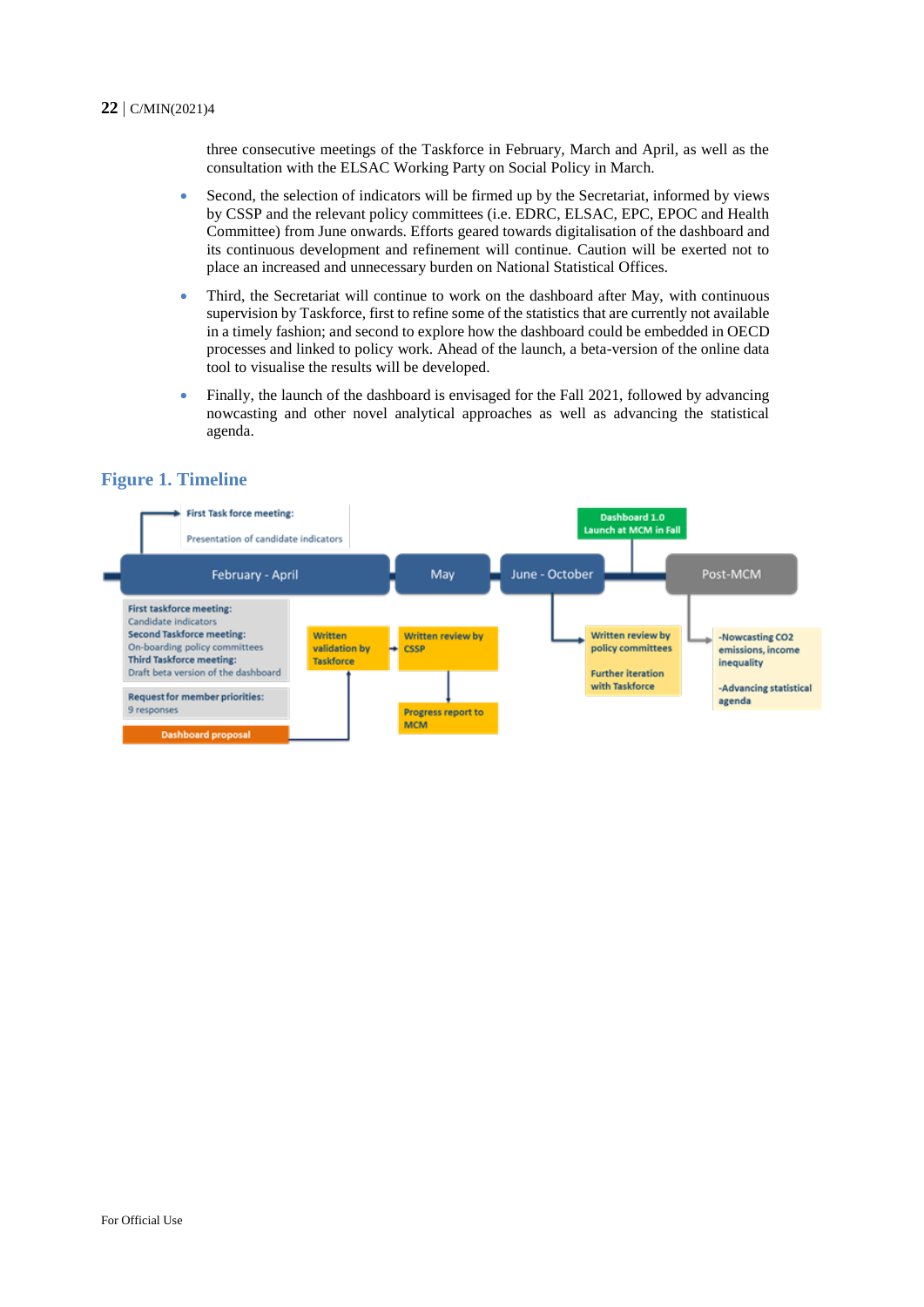# **References**

| Algan, Y. et al. (2016), "Big Data Measures of Well-Being: Evidence From a Google Well-Being Index in<br>the United States", OECD Statistics Working Papers, No. 2016/3, OECD Publishing, Paris,<br>https://dx.doi.org/10.1787/5jlz9hpg0rd1-en.                                                            | [12]   |
|------------------------------------------------------------------------------------------------------------------------------------------------------------------------------------------------------------------------------------------------------------------------------------------------------------|--------|
| Balestra, C. and R. Tonkin (2018), "Inequalities in household wealth across OECD countries: Evidence<br>from the OECD Wealth Distribution Database", OECD Statistics Working Papers, No. 2018/01,<br>OECD Publishing, Paris, https://dx.doi.org/10.1787/7e1bf673-en.                                       | [6]    |
| Demmou, L. et al. (2021), "Insolvency and debt overhang following the COVID-19 outbreak: Assessment<br>of risks and policy responses", OECD Economics Department Working Papers, No. 1651, OECD<br>Publishing, Paris, https://dx.doi.org/10.1787/747a8226-en.                                              | [8]    |
| Morgan, D. et al. (2020), "Excess mortality: Measuring the direct and indirect impact of COVID-19",<br>OECD Health Working Papers, No. 122, OECD Publishing, Paris,<br>https://dx.doi.org/10.1787/c5dc0c50-en.                                                                                             | $[11]$ |
| Murtin, F. et al. (2018), "Trust and its determinants: Evidence from the Trustlab experiment", OECD<br>Statistics Working Papers, No. 2018/2, OECD Publishing, Paris, https://dx.doi.org/10.1787/869ef2ec-<br>en.                                                                                          | $[10]$ |
| OECD (2021), OECD Economic Outlook, Interim Report March 2021, OECD Publishing, Paris,<br>https://dx.doi.org/10.1787/34bfd999-en.                                                                                                                                                                          | $[2]$  |
| OECD (2020), "From pandemic to recovery: local employment and economic development", OECD<br>Policy Responses to Coronavirus (COVID-19), https://www.oecd.org/coronavirus/policy-<br>responses/from-pandemic-to-recovery-local-employment-and-economic-development-879d2913/.                              | $[7]$  |
| OECD (2020), How's Life? 2020: Measuring Well-being, OECD Publishing, Paris,<br>https://dx.doi.org/10.1787/9870c393-en.                                                                                                                                                                                    | $[13]$ |
| OECD (2020), OECD Economic Outlook, Volume 2020 Issue 2, OECD Publishing, Paris,<br>https://dx.doi.org/10.1787/39a88ab1-en.                                                                                                                                                                                | $[4]$  |
| OECD (2020), OECD Employment Outlook 2020: Worker Security and the COVID-19 Crisis, OECD<br>Publishing, Paris, https://dx.doi.org/10.1787/1686c758-en.                                                                                                                                                     | $[3]$  |
| OECD (2020), "Productivity gains from teleworking in the post COVID-19 era: How can public policies<br>make it happen?", OECD Policy Responses to Coronavirus (COVID-19),<br>https://www.oecd.org/coronavirus/policy-responses/productivity-gains-from-teleworking-in-the-post-<br>covid-19-era-a5d52e99/. | $[5]$  |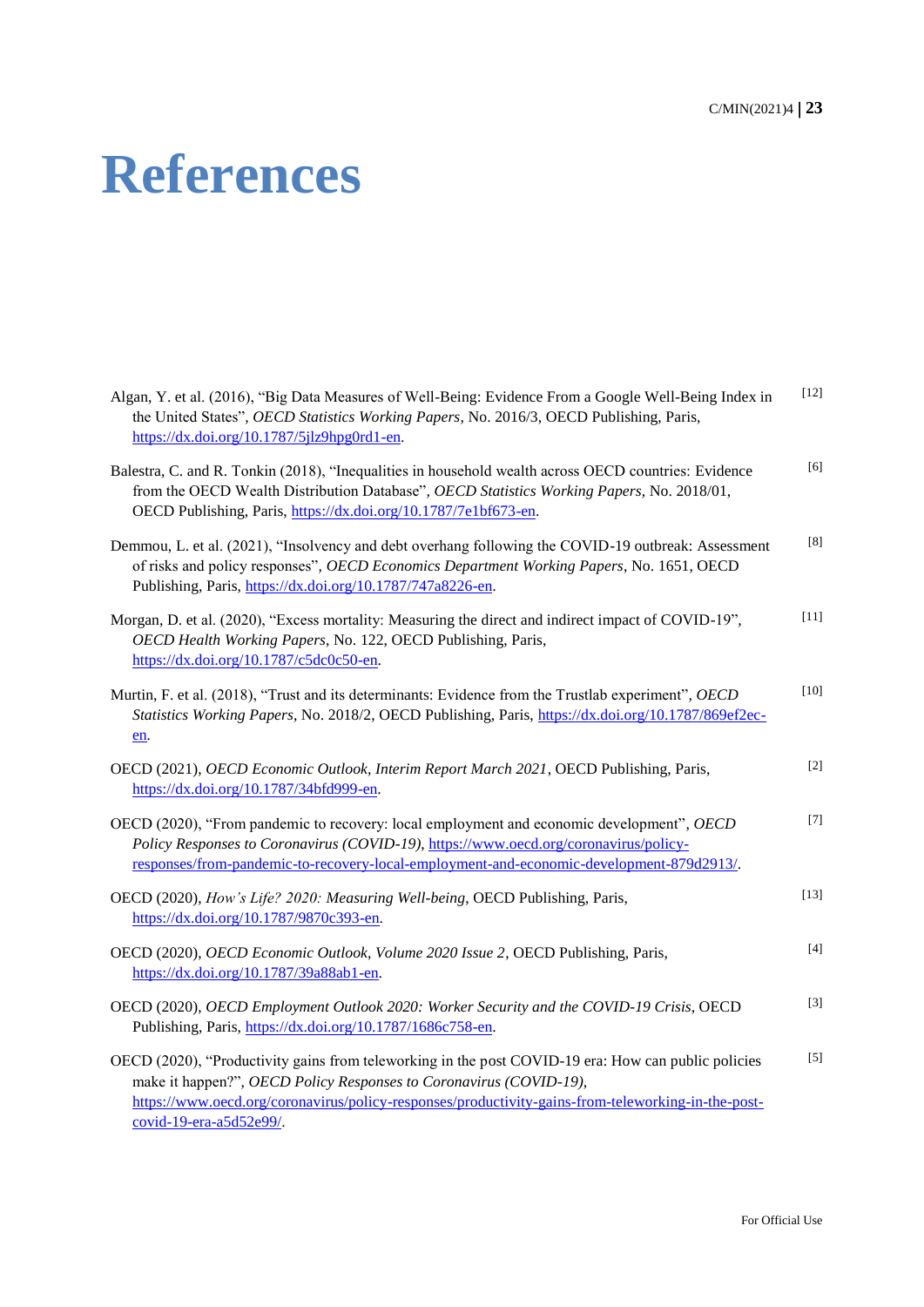| OECD (2020), "Start-ups in the time of COVID-19 crisis: Facing the challenges, seizing the<br>opportunities", OECD Policy Responses to Coronavirus (COVID-19),                                                   | [15]              |
|------------------------------------------------------------------------------------------------------------------------------------------------------------------------------------------------------------------|-------------------|
| https://www.oecd.org/coronavirus/policy-responses/start-ups-in-the-time-of-covid-19-facing-the-<br>challenges-seizing-the-opportunities-87219267/#figure-d1e205.                                                 |                   |
| OECD (2013), <i>OECD Guidelines on Measuring Subjective Well-being</i> , OECD Publishing, Paris,<br>https://dx.doi.org/10.1787/9789264191655-en.                                                                 | [9]               |
| WHO (2021), WHO-convened Global Study of Origins of SARS-CoV-2: China Part, Joint WHO-China<br>Study, https://www.who.int/publications/i/item/who-convened-global-study-of-origins-of-sars-cov-2-<br>china-part. | $\lceil 1 \rceil$ |
| Woloszko, N. (2020), "Tracking activity in real time with Google Trends", OECD Economics Department<br>Working Papers, No. 1634, OECD Publishing, Paris, https://dx.doi.org/10.1787/6b9c7518-en.                 | [14]              |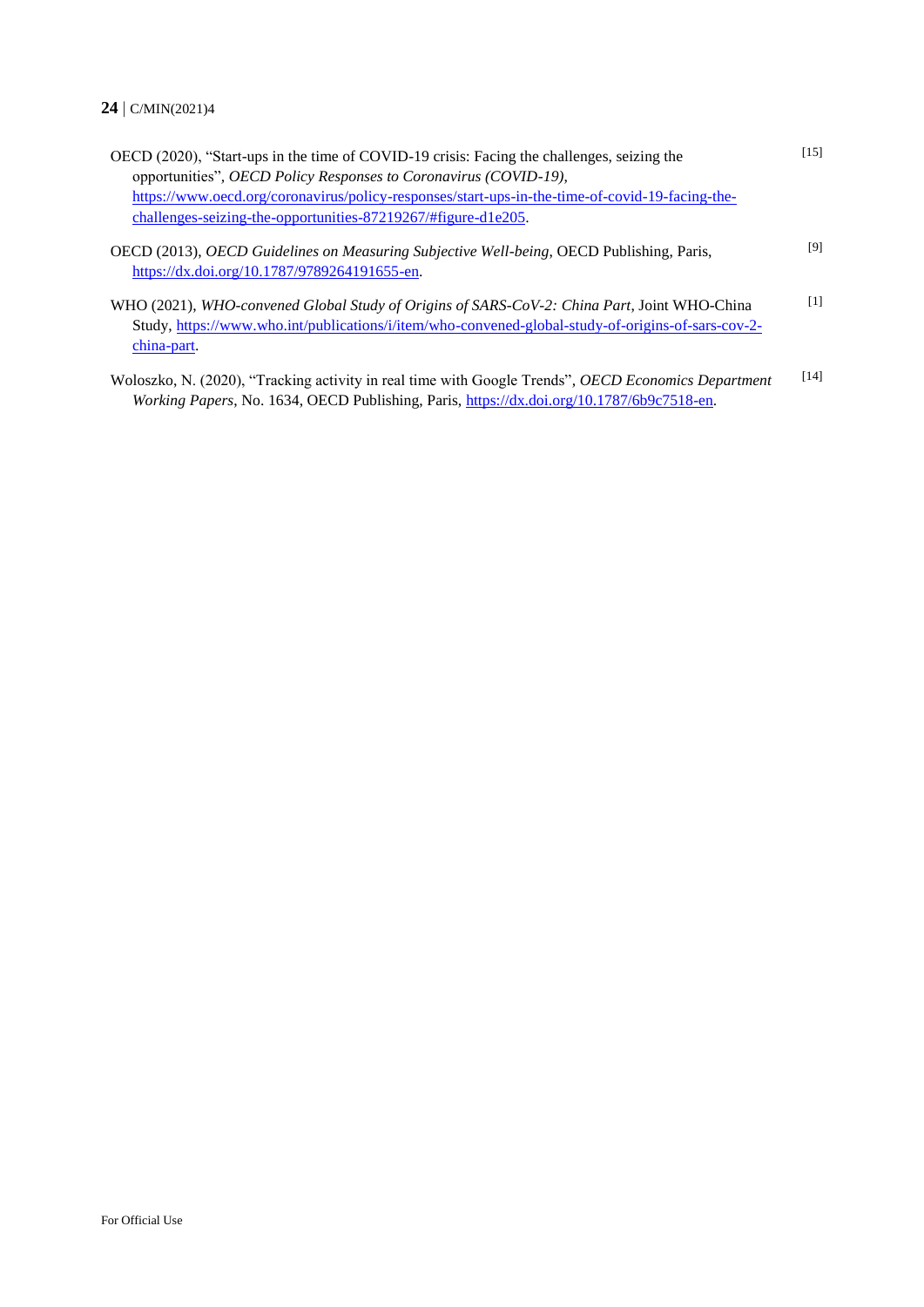## **Annex. Using Gallup World Poll data in the absence of official statistics**

- 1. While significant progress has been made in harmonising official statistics of progress, limitations remain in some dimensions when it comes to compiling comparative and timely indicators. In order to ensure the multi-dimensionality of the OECD's recovery dashboard, it has been suggested that for a small number of conceptually important indicators for which official data are not available, the Gallup World Poll (GWP) provides an alternative. The *How's Life?* report has relied on GWP to report on trust, subjective well-being and other self-reported indicators in the past, with approval from the CSSP. Specifically, the dashboard may include indicators on *financial insecurity*, *subjective well-being*, and *trust* using GWP data. On the medium run, the OECD hopes to contribute to better alignment of official statistics in these dimensions in order to improve the robustness and quality of our reporting. There are a number of limitations with regards to the use of GWP data.
- 2. First of all, Gallup World Poll's data collection is inferior to the standards that National Statistical Office's set for themselves, with poorer sampling methods and a smaller sampling size. NSOs have greater resources to dedicate to minimising non-response and sampling bias. There are also differences in data collection mode (e.g. telephone, in-person data collection) and timing (month of the year) across countries, which may hamper cross-country comparability of levels (although some of these differences may also apply to comparisons of official statistics). In addition to these cross-cutting data quality issues, the concepts measured are not always identical:
	- The Gallup **life evaluation question** differs from the question suggested in the OECD Guidelines on Measuring Subjective Well-being and used in official surveys. Such differences in question wording and scale use that imply that it cannot be used to make comparisons on levels with official life satisfaction data that follow the OECD Guidelines (such as official statistics from EU-SILC or from the UK Annual Population Survey).
	- When it comes to measuring **trust in government**, there are significant differences between the recommendations made in the OECD Guidelines on Measuring Trust and the Gallup question on confidence in the national government. Besides question wording differences, the GWP only asks respondents to provide a yes or no answer, which limits the granularity of information that can be derived from the question. Currently, few official alternatives exist to measure trust in government, and the OECD continues to encourage member states to follow the OECD Guidelines on Measuring Trust to measure trust.
	- There are no official guidelines on self-reported measures of **financial insecurity or difficulties making ends meet**. The OECD's *How's Life?* publication reports on households' difficulties in making ends meet using a measure from EU-SILC on difficulties making ends meet on household income. The Gallup measure is conceptually similar but not identical.<sup>14</sup>
- 3. In support of the recovery dashboard, the WISE Centre has conducted a comparative analysis of available official and GWP data of subjective well-being and financial insecurity in order to verify the accuracy of the GWP data. Overall, for both indicators, there is a degree of consistency between the official and GWP data in representing changes in subjective well-being and financial

<sup>&</sup>lt;sup>14</sup> EU-SILC: A household may have different sources of income and more than one household member may contribute to it. *Thinking of your household's total income, is your household able to make ends meet, namely, to pay for its usual necessary expenses?;* GWP: *Which one of these phrases comes closest to your own feelings about your household's income these days: living comfortably on present income, getting by on present income, finding it difficult on present income, or finding it very difficult on present income?*